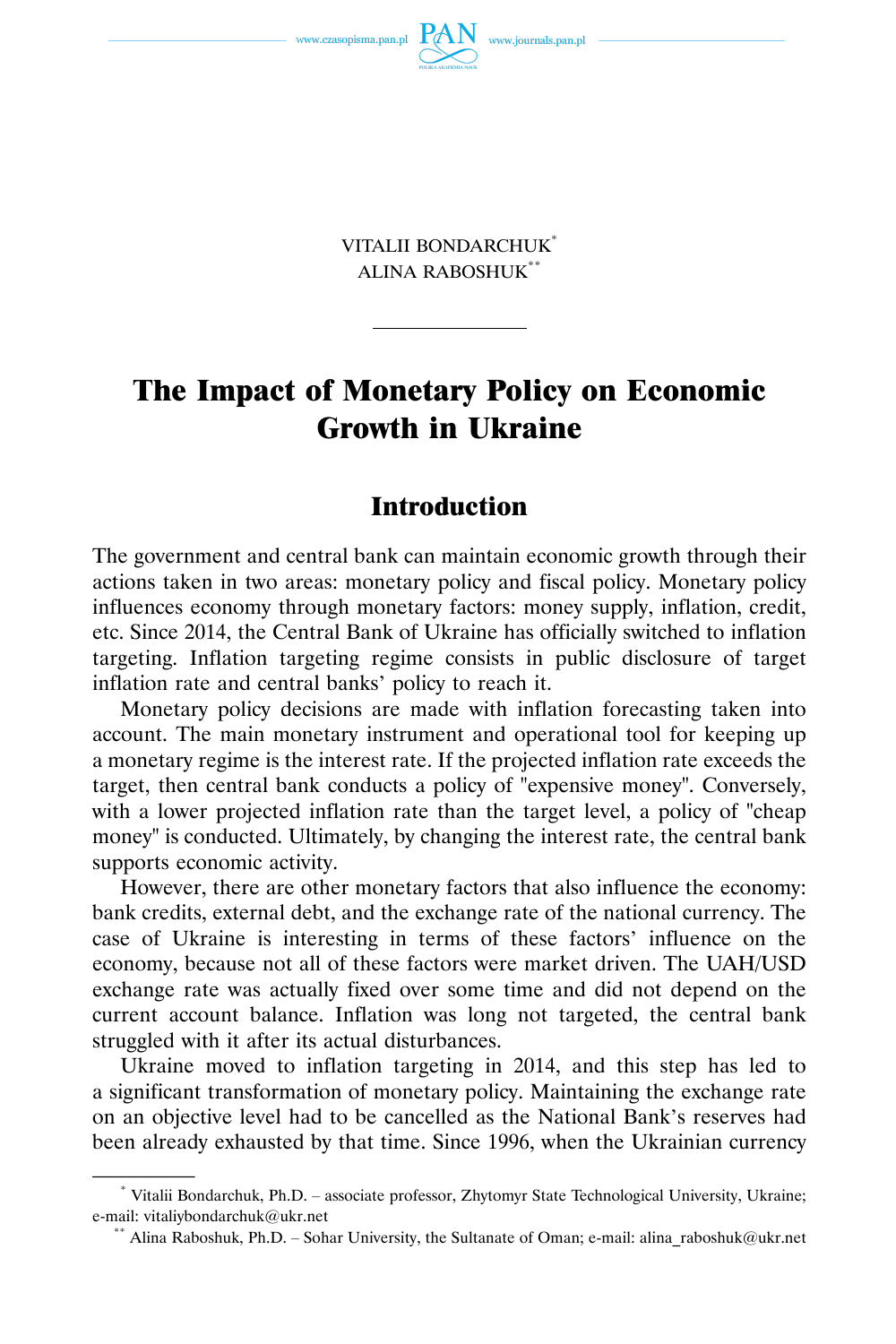

hryvnia was adopted, the interest rate has not shown to be the effective tool of monetary policy and, therefore, it was not applied by the National Bank of Ukraine in carrying out inflation policy and stimulating economic development. On the other hand, Ukraine has experienced since then some economic growth and increase of GDP, in spite of all turbulences. So, the question is whether there is any link between monetary policy and economic growth in Ukraine. Has monetary policy exerted any influence on economic growth in Ukraine in the period 2006–2019?

# 1. Literature review

A number of research papers are dedicated to the impact of monetary policy on economic growth of various countries (Khalid 2005, Amarasekara 2008, Nouri and Samimi 2011, Fasanya, Onakoya, and Agboluaje 2013, Kamaan 2014, Precious and Palesa 2014, Agbonlahor 2014, Noman and Khudri 2015, Alavinasab 2016, Ahmad, Afzal, and Ghani 2016). A variety of monetary policy tools were studied to see whether their impact on economic growth is essential or not, positive or negative.

Correlation matrix, multiple linear regression models and trend analysis were applied to examine the impact of fiscal and monetary policies on economic growth in Bangladesh (Noman and Khudri 2015). The authors collected data on an annual scale from the period of 1979/80 to 2012/13. The research results show that narrow money, broad money, exchange rate, government revenues, and government expenditures have a positive correlation with real GDP, but the inflation rate and the interest rate on deposits, on the contrary, have a negative impact on real GDP. The study findings show that such variables as the exchange rate, interest rate, inflation rate, and government revenue and expenditure do affect economic growth.

Similarly, the study by Alavinasab (2016) examined the impact of monetary policy on economic growth in Iran over the period 1971–2011. The study findings showed that economic growth in Iran was influenced by money supply, exchange rate, and inflation rate. The estimated error-correction model (ECM) indicated that money supply and exchange rate, in the short run, significantly influenced economic growth.

Another study by Nouri and Samimi (2011) examined the relationship between money supply and economic growth in Iran by applying the ordinary least squares (OLS) technique. Using the data for the period from 1974 to 2008, the authors found that there existed a positive and significant relationship between money supply and economic growth.

Alike, another study (Fasanya, Onakoya, and Agboluaje 2013) examined the impact of monetary policy on economic growth in Nigeria. The researchers used time-series data covering the period of 1975 to 2010. The authors explored the effects of stochastic shocks of each of the endogenous variables using ECM,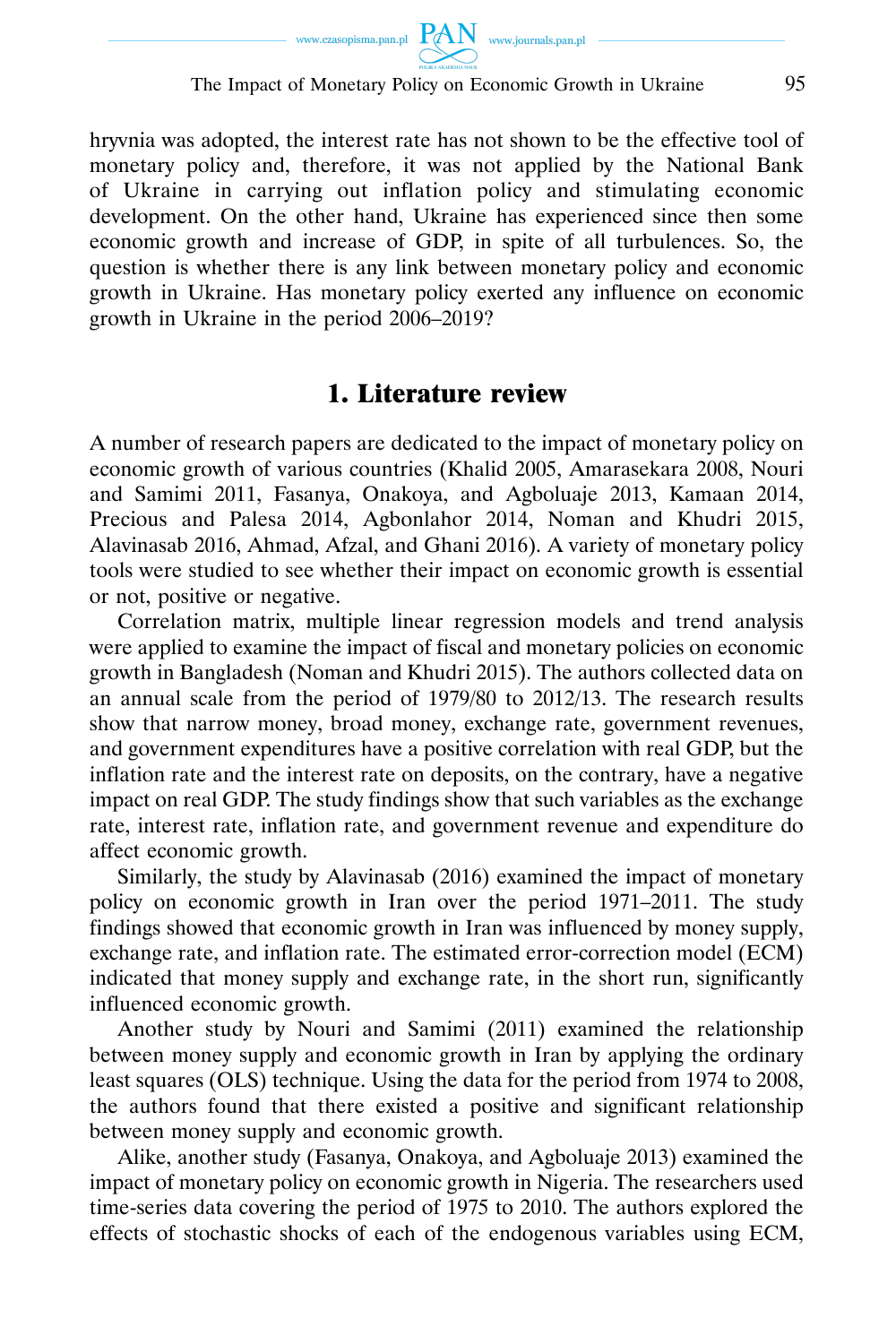which proved the existence of the long run relationship among the monetary variables (such as inflation rate, exchange rate, and external reserve) on the one hand and output growth on the other. The mentioned variables are significant monetary policy instruments that ensured economic growth.

Khalid (2005) examined the relationship between economic growth, inflation, and monetary policy in Pakistan. In particular, the paper studied inflation targeting as a monetary policy tool to achieve economic stability. It provided a detailed comparison of some emerging economies and Pakistan's economic performance in terms of inflation targeting experience.

Ahmad, Afzal, and Ghani (2016) focused mainly on the importance of monetary measures in ensuring economic growth of Pakistan. The study used annual time-series data covering the period of 1973 to 2014, employing the augmented Dickey–Fuller (ADF) unit root test to check the stationarity of variables. The empirical findings indicated a long-run relationship among the tested variables, namely money supply and exchange rate, which, in turn, positively influenced economic growth.

Precious and Palesa (2014) studied the functions fulfilled by monetary policy in promoting economic growth in the South African economy over the period 2000–2010. Similarly to other research (Ahmad, Afzal, and Ghani 2016), the paper again employed the augmented Dickey–Fuller and Phillips–Perron unit root tests to check stationarity in the time series. The Johansen co-integration and error correction mechanism were applied to identify the long-run and short-run dynamic relations among the variables. The study proved the existence of a long-run relationship between the monetary variables and economic growth.

Amarasekara (2008) analyzed how interest rate, money supply growth and changes in the nominal exchange rate influence real GDP growth and inflation, using monthly data for Sri Lanka for the period 1978–2005. The author used a vector autoregressive framework and employed both recursive and structural specifications. The results showed that when the financial institutions use money supply and exchange rate as policy indicators, the impact on GDP growth contrasts with the findings verified.

Agbonlahor (2014) studied empirically the impact of monetary policy on economic growth in the United Kingdom. The research used time-series data of the period 1940–2012. The impacts of each of the endogenous variables have been investigated using the vector error correction model (VECM). The study showed a long-run relationship among the monetary variables and it confirmed their impact on economic growth.

Kamaan (2014) employed a different approach in measuring the effect of monetary policy on economic growth in Kenya. The results from his study indicated that one standard deviation shock proxied by the CBR in monetary policy has a negative and insignificant effect on the aggregate output in the first two months; later, during next four months, it tends to affect it positively but still insignificantly. However, one standard deviation shock of the interbank rate to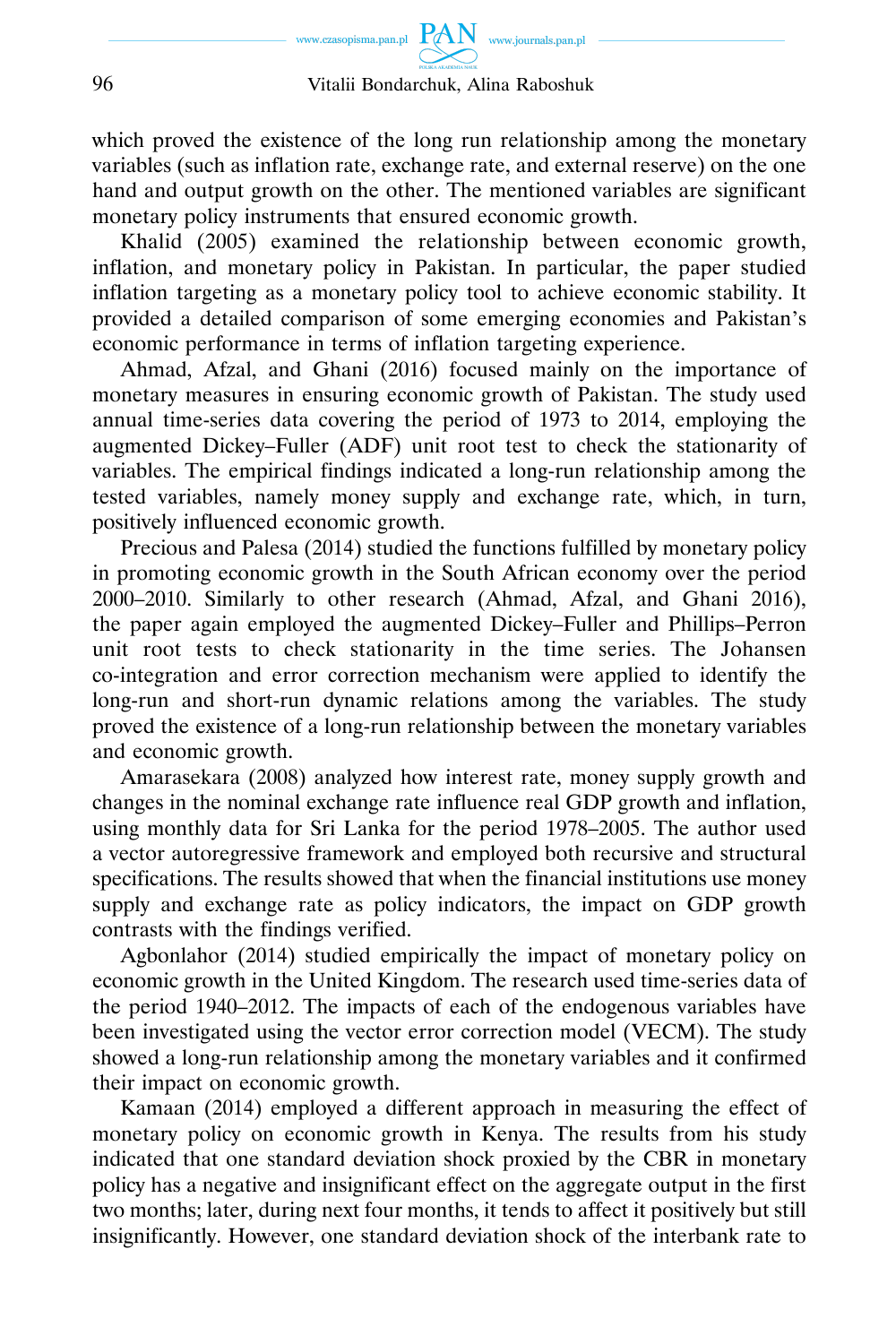

inflation is positive and significant for the first two and a half months; the effect continues to be positive but insignificant up to the sixth month.

It is necessary to mention that Noman and Khudri (2015), Alavinasab (2016), Nouri and Samimi (2011), Fasanya, Onakoya, and Agboluaje (2013), Khalid (2005), Ahmad, Afzal, and Ghani (2016) used linear regression models to analyze the impact of monetary factors on economic growth, but linear regression is not the best method to analyze time series data. Vector autoregressive model or vector error correction model is better for this purpose. Also, the researches above mentioned did not consider loans to business as an essential tool of monetary policy. For developing countries external debt is very essential factor that influences economic growth, so it should be considered as well. So, we may say, that there is a lot of issues to be taken into account in order to evaluate the impact of monetary policy on economic growth, and the mentioned researchers did not cover all the scope of monetary factors that influence economic growth.

# 2. Research methodology

Ukraine's economy is classified as a small open economy. This study aims to find influence of monetary policy on economic growth, measured by GDP. The basis of our study is a model based on the "new neoclassical synthesis". Models based on this theory assume an optimization behavior of economic agents. The most important equations are: new-Keynesian Phillips curve, IS-curve, key interest rate rule, parity of interest rates. New Keynesian macroeconomic models are based on the neoclassical theory of the real business cycle, which assumes that rational agents make optimistic decisions today, with a view to the future. Individuals are thought to be inclined to distribute their consumption over time, so in good times they save money for consumption in the future and in bad times they reduce investment to support today's consumption. Keynesian beliefs about the inefficiency of economic markets have complemented real-life business models with important assumptions. For example, firms operate under imperfect competition and have a monopolistic power to set prices for their goods and services in accordance with production costs as well as margins, which in turn may depend on demand. At the same time, given the empirical evidence, it is assumed that prices are not flexible and cannot change instantly – revaluation can take both time and cost. Those firms that are still overestimating their products also take into account future uncertainty about their price. Therefore, the Phillips neo-Keynesian curve makes it possible to reproduce and rationalize the impact of money on the real economy in the short term. For example, changes in individuals' preferences for consumption today, which may similarly be triggered by a change in the interest rate for tomorrow, are not offset by an immediate change in prices, and thus excess demand may increase production until prices balance supply and demand.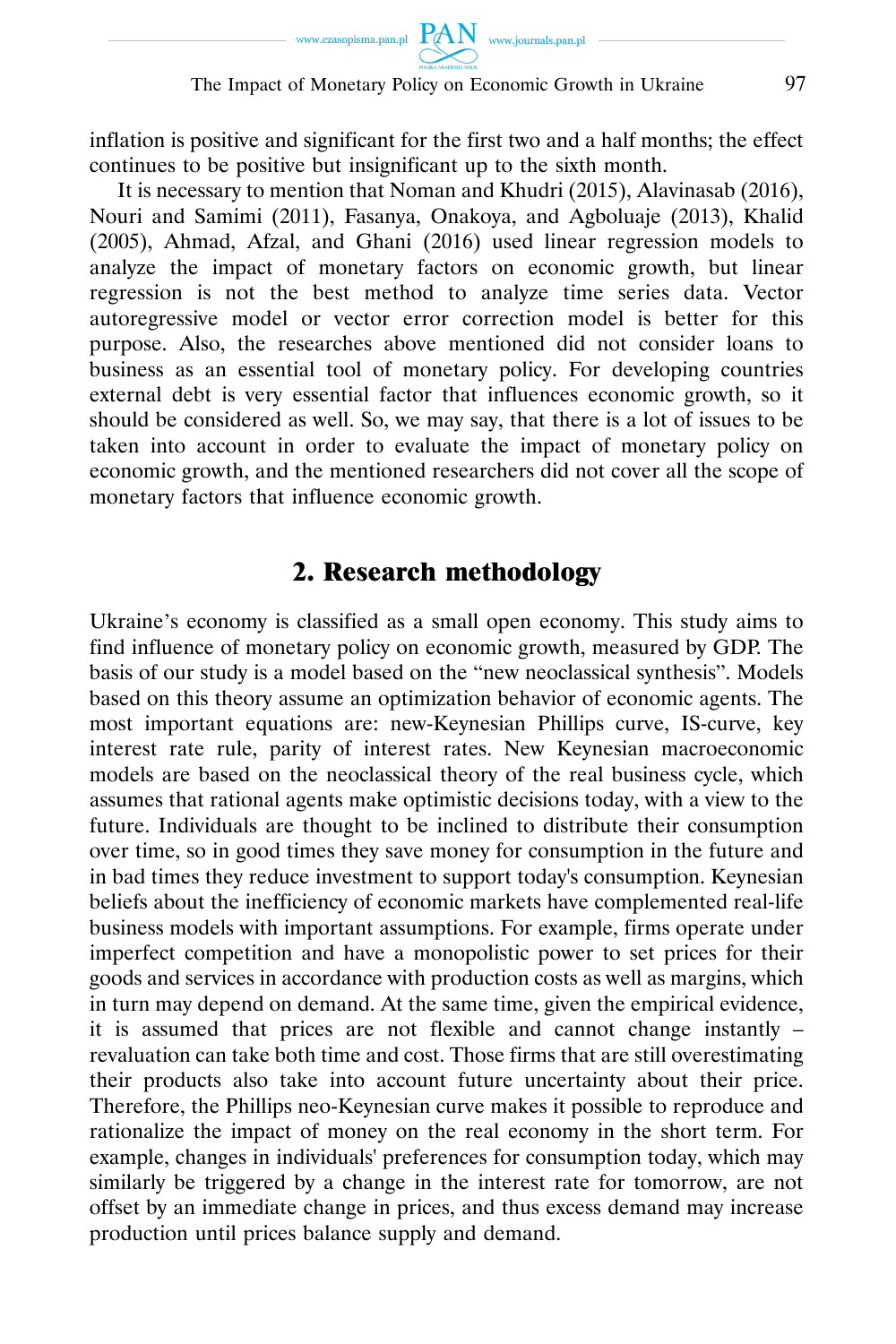

In this particular case, we assume that GDP is a function of the amount of money, exchange rate, interest rate, inflation rate (we consider consumer price index and producer price index separately), loans provided to business, and external debt:

 $GDP = f(M3, EXR<sup>UAH/USD</sup>, EXR<sup>UAH/EUR</sup>, IR, CPI, PPI, L, ED)$  (1) Explicitly, we define the equation (1) as follows:

GDP= $\beta_0$  +  $\beta_1$ M3 +  $\beta_2$ EXR<sup>UAH/USD</sup> +  $\beta_3$ EXR<sup>UAH/EUR</sup> +  $\beta_4$ IR +  $\beta_5$ CPI +  $\beta_6$ PPI +  $\beta_7$ L +  $\beta_8$ ED + $\varepsilon_i$  (2) +  $\beta_6$ PPI +  $\beta_7$ L +  $\beta_8$ ED + $\varepsilon_i$ 

where:

GDP – real gross domestic product, M3 – amount of money (M3 monetary aggregate),  $EXR^{UAH/USD}$  – exchange rate UAH/USD,  $EXR^{UAH/EUR}$  – exchange rate UAH/EUR, IR – interest rate (central bank basic rate), CPI – consumer price index, PPI – producer price index,  $L$  – loans to business. ED – external debt,  $\beta_0$  – constant, *β*1, *β*2, *β*3, *β*4, *β*5, β6, *β*7, *β*8 – coefficients,  $\varepsilon$ <sup>*i*</sup> – error term.

The model was estimated using quarterly time series data covering the period of 1st quarter 2006 – 2nd quarter 2019, and the data were sourced from the Database of National Bank of Ukraine, State Statistics Service of Ukraine and UNCTAD.

# 3. Estimation and results

Data used in this research is time series data. The first step is to analyze whether time series are stationary. If time series are stationary we may use vector autoregressive model (VAR); if series data are not stationary we use vector error correction model (VECM).

### Stationarity test

We employed unit root test to examine the existence of the long-run relationship among variables, with stationarity analysis, by using augmented Dickey–Fuller test. The results are given in Table 1.

Table 1 shows that all series are stationary at first difference accept CPI and PPI that are stationary at the variable level. It means that a combination of two or more series of data reveals a long-run relationship. Thus, we can construct a VAR model.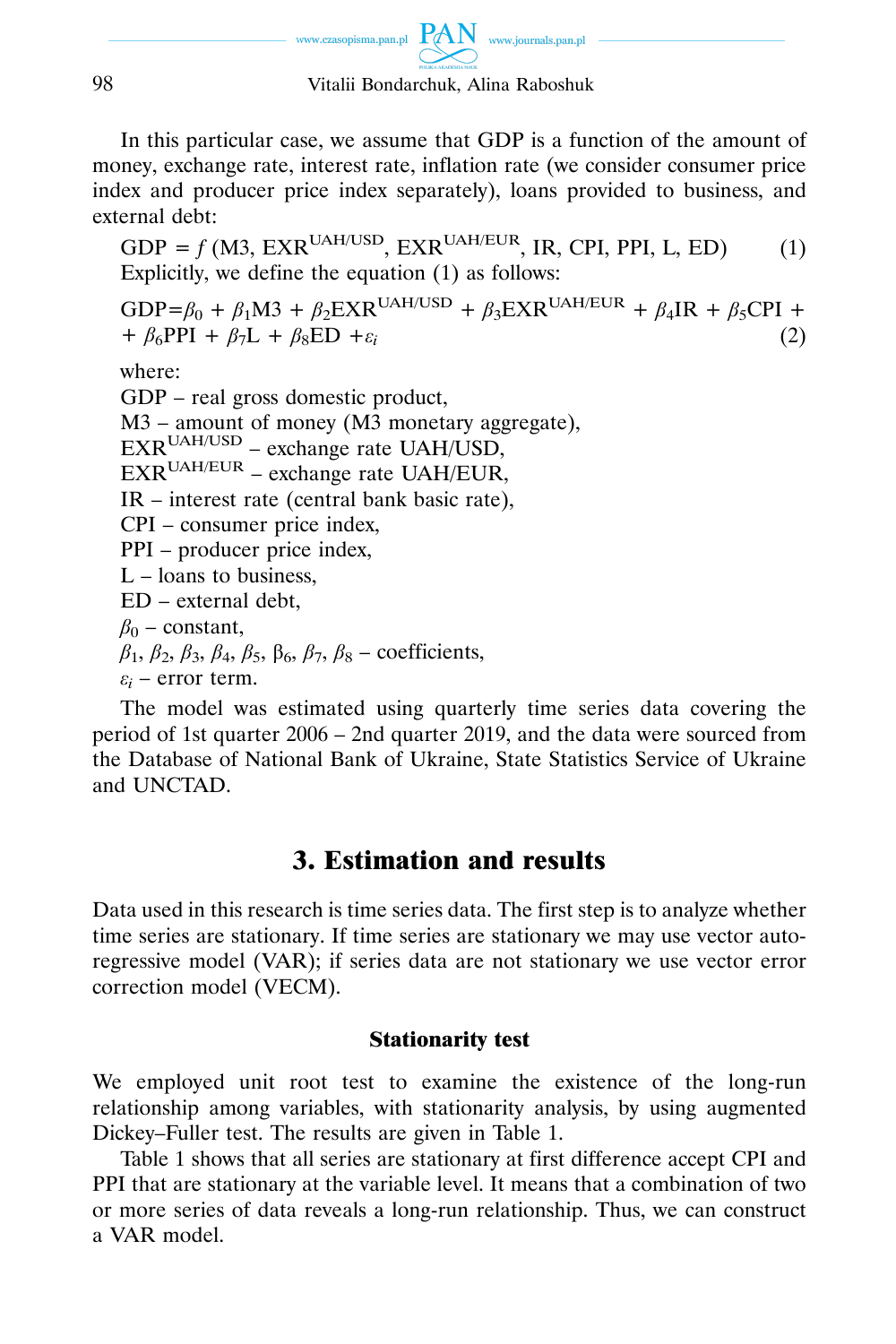| Results                       | I(1)         | I(1)         | I(1)               | I(1)             | I(1)         | I(0)         | I(0)         | I(1)         | I(1)         |
|-------------------------------|--------------|--------------|--------------------|------------------|--------------|--------------|--------------|--------------|--------------|
| Prob.                         | 1.234e-007   | 3.227e-009   | 1.584e-006         | 1.831e-007       | 2.856e-005   | I            | I            | 1.536e-007   | 7.428e-007   |
| <b>ADF</b> stats              | $-1.11860$   | $-1.25969$   | $-1.00884$         | $-1.09768$       | $-0.85799$   | I            | I            | $-1.09801$   | $-1.02843$   |
| Variables first<br>difference | dGDP         | dM3          | <b>dEXRUAH/USD</b> | $dEXR^{UAH/EUR}$ | dIR          | I            | I            | 닝            | <b>GED</b>   |
| Prob.                         | 0.0918       | 0.1228       | 0.7434             | 0.7347           | 0.4313       | 2.914e-005   | 4.011e-005   | 0.6477       | 0.4590       |
| <b>ADF</b> stats              | 0.36011<br>Ţ | 0.31276<br>Ţ | 0.09135<br>Ţ       | 0.09685<br>T     | 0.18632<br>Ţ | 0.84973<br>T | 0.86008<br>l | 0.10814<br>Ţ | 0.16813<br>T |
| /ariables level               | GDP          | ΣÑ           | EXRUAH/USD         | EXRUAH/EUR       |              | 룡            | PPI          |              | 旵            |

Table 1<br>Unit root test results using ADF procedure **Unit root test results using ADF procedure Table 1** 

I

Source: own estimation. Source: own estimation.

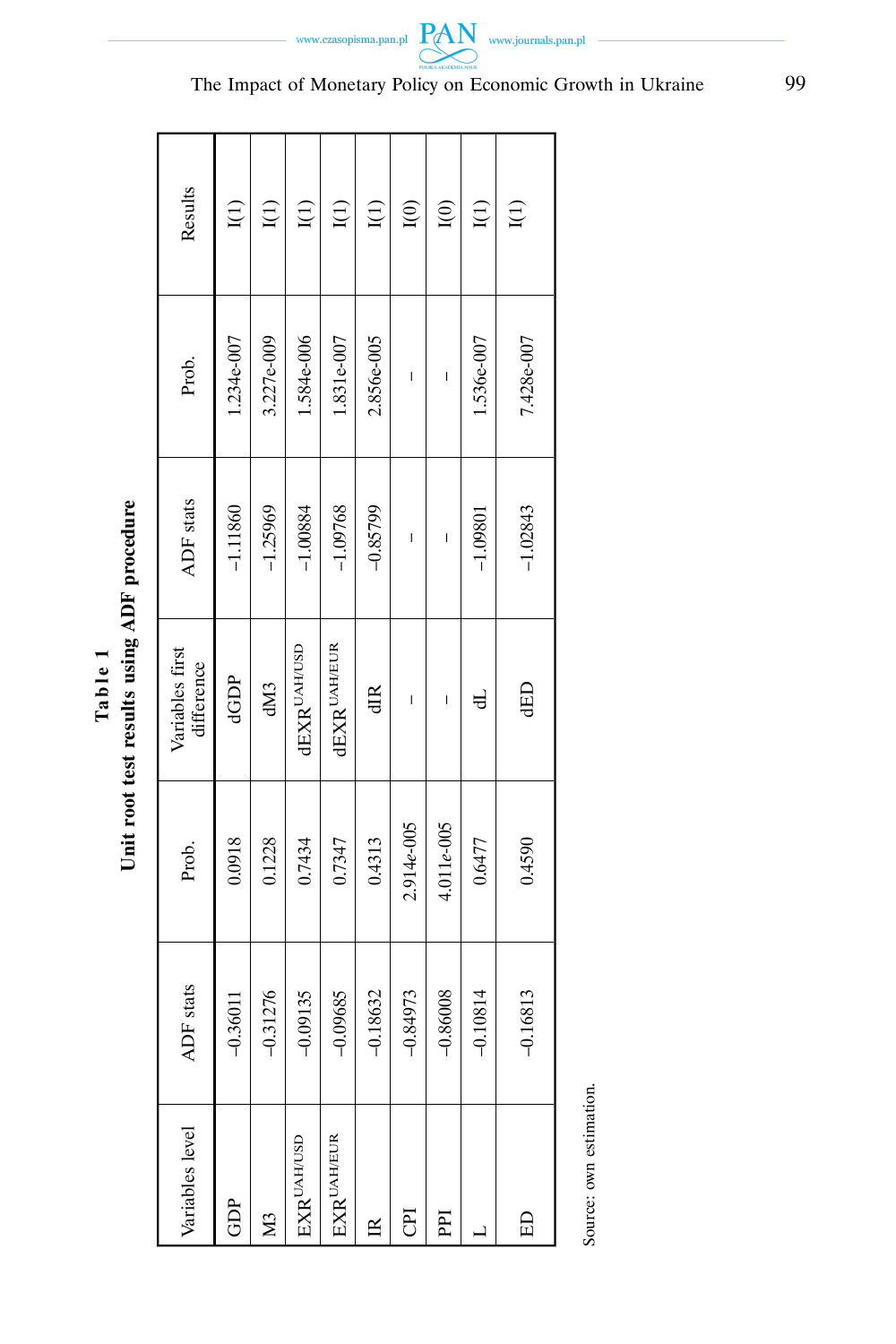

### Co-integration test

Engle–Granger test was used in our study for estimating the co-integration among variables (assuming that GDP is dependent variable and M3, EXRUAH/USD, EXRUAH/EUR, IR, CPI, PPI, L, ED are independent variables). The results are presented in Table 2.

| Variables                            | Coefficient     | <i>t</i> -statistics | Prob.       |
|--------------------------------------|-----------------|----------------------|-------------|
| Const                                | $1.65001e + 06$ | 2.307                | $0.0257**$  |
| M <sub>3</sub>                       | 0.512674        | 3.263                | $0.0021***$ |
| $\text{EXR}^{\text{UAH}/\text{USD}}$ | $-120.717$      | $-0.728$             | 0.4700      |
| $\text{EXR}^{\text{UAH/EUR}}$        | 269.671         | 2.019                | $0.0494**$  |
| <b>IR</b>                            | $-1973.77$      | $-0.473$             | 0.6383      |
| <b>CPI</b>                           | $-492.717$      | $-0.571$             | 0.9547      |
| PPI                                  | $-15745.1$      | $-2.578$             | $0.0133**$  |
| L                                    | $-0.286914$     | $-2.227$             | $0.0310**$  |
| ED                                   | $-0.156845$     | $-0.118$             | 0.9059      |
| $p$ -value                           |                 |                      | 0.1063      |

#### **Table 2 Engle–Granger test results**

Note: significant at \*\* 0.05, \*\*\* 0.01.

Source: own estimation.

With *p*-value equal 0.1063, we cannot reject the null hypothesis at a 5% level of significance and we conclude that variables are not co-integrated.

#### Normality test

Normality test showed that our model has problems with normality distribution of model residuals. But it is actually not a case because it is difficult to get normally distributed data of economic parameters.

Residuals are normally distributed for GDP ( $p$ -value = 0.4752), IR ( $p$ -value = 0.093), PPI (*p*-value = 0.2026), L (*p*-value = 0.9100), ED (*p*-value = 0.7133). For M3 (*p*-value = 0.0067), EXR<sup>UAH/USD</sup> (*p*-value = 0,0004), EXR<sup>UAH/EUR</sup>  $(p$ -value = 0.0049), CPI  $(p$ -value = 0,0200) residuals are not normally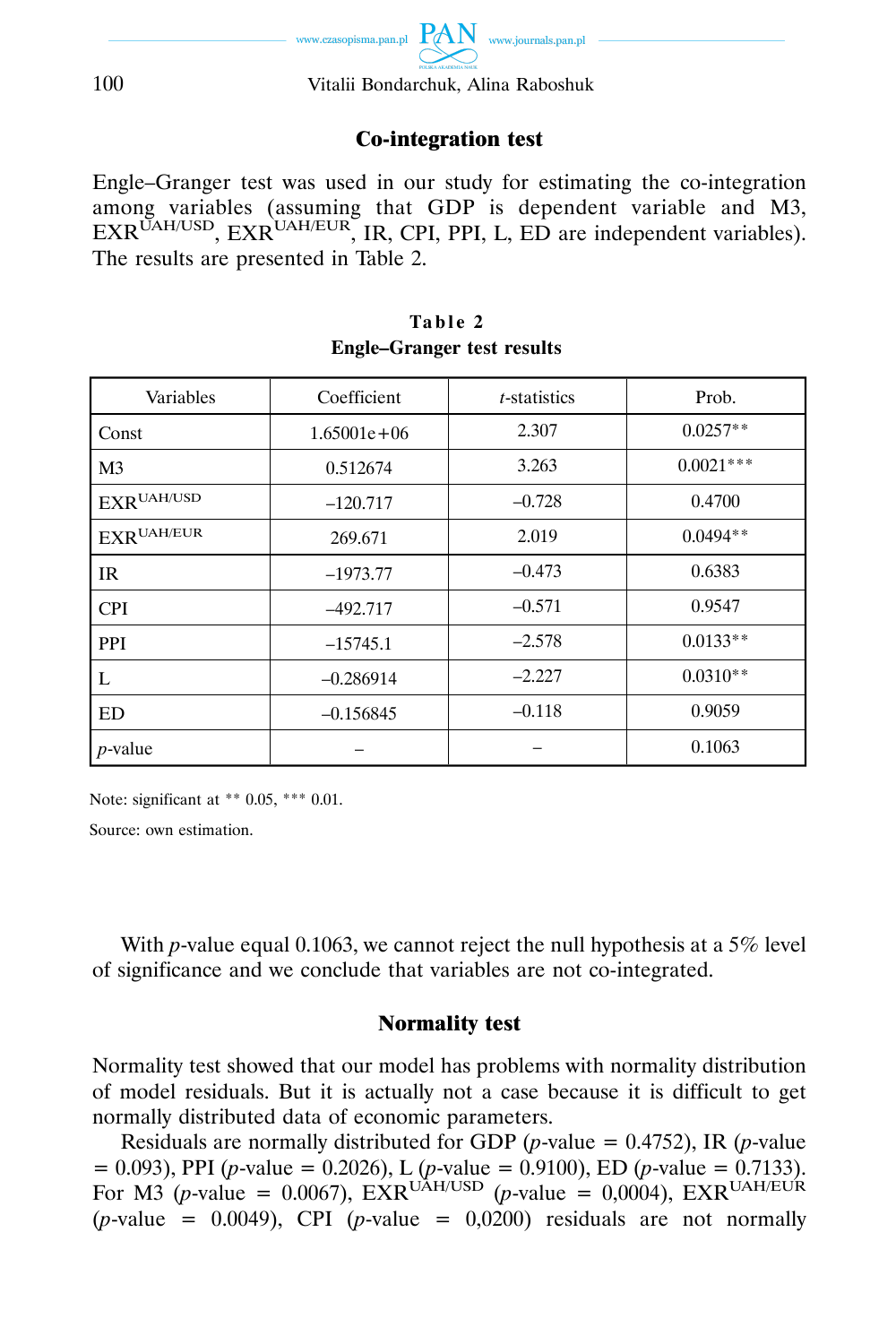

distributed. Trying to reach normal distribution, we created dummy observations for the variables  $(M3, EXR<sup>UAH/USD</sup>, EXR<sup>UAH/EUR</sup>, CPI)$  in the periods in which observations are outliers. After running the model, the results haven't changed.



**Figure 1 Residuals distribution normality test**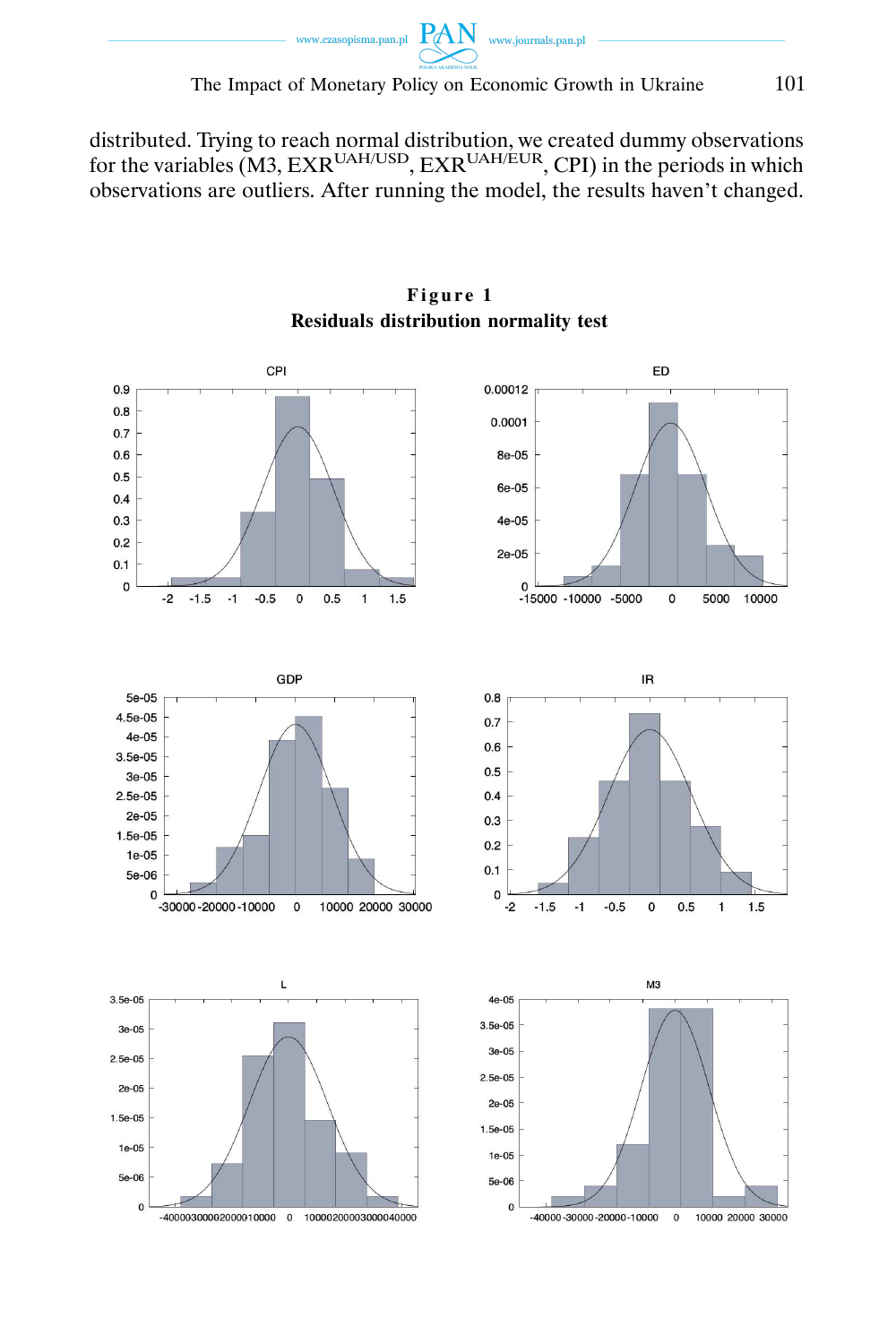



### **Figure 1 cont.**

Source: own elaboration.

### VAR model

According to calculations, we have VAR model with lag length 4. For every equation we present variables that are significant according to its *p*-values. Granger test seeks to answer the question: "do changes in M3 cause changes in GDP?". If changes in M3 cause changes in GDP, lags of M3 should be significant in the equation for GDP. And so on for other variables.

Hypothesis H0 states that there is no Granger causality. If *p*-value is less than 0.05, we can reject the H0, so there is a causality. Tables 3–11 present the information about causality among variables.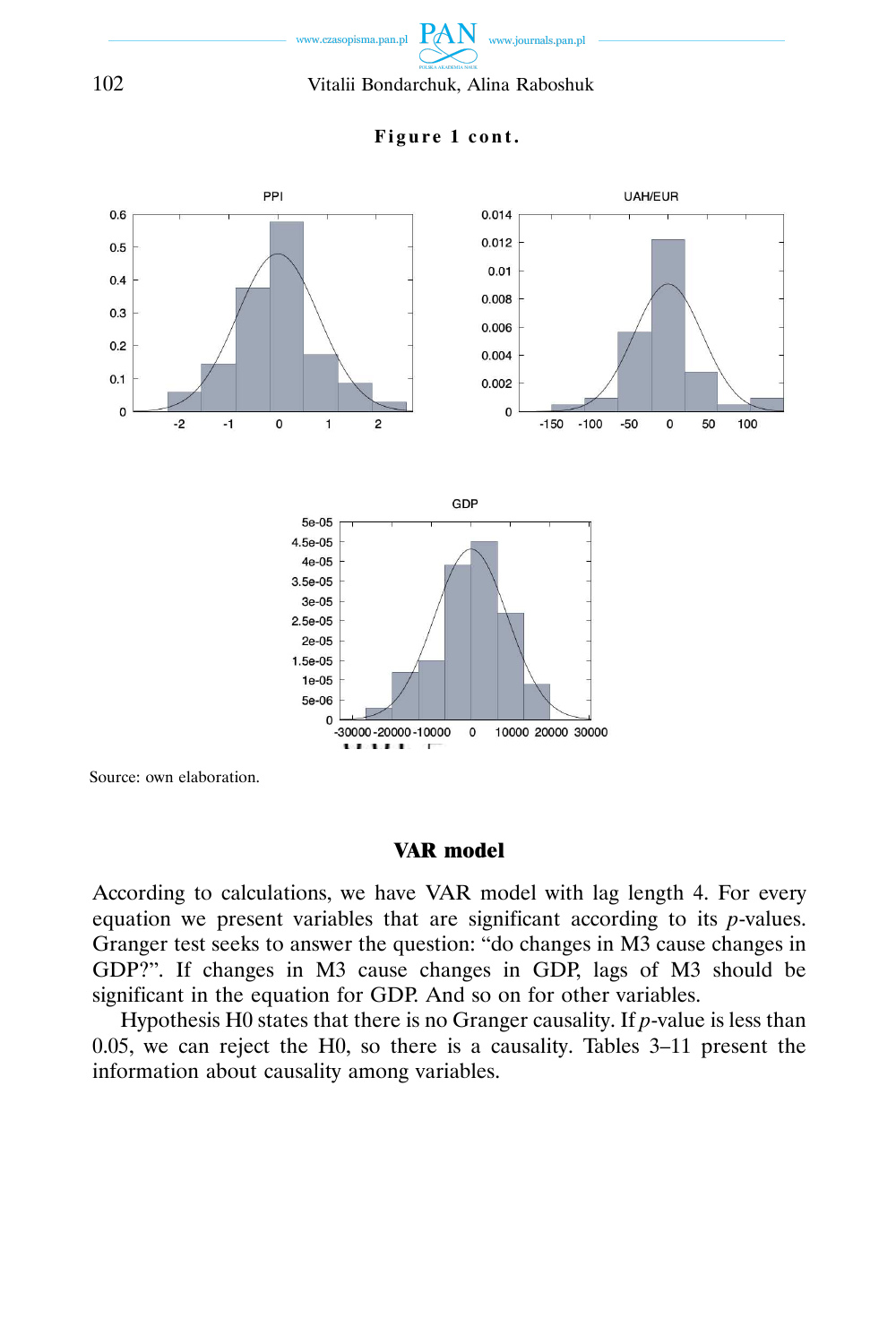

| Specification                          | Coefficient | St. error | <i>t</i> -statistics | $p$ -value     |
|----------------------------------------|-------------|-----------|----------------------|----------------|
| GDPc 4                                 | 1.02444     | 0.15816   | 6.477                | $< 0.0001$ *** |
| $\text{EXR}^{\text{UAH/EUR}}$ $\gamma$ | 273.306     | 102.016   | 2.679                | $0.0189**$     |
| CPI <sub>1</sub>                       | 12482.9     | 5806.40   | 2.150                | $0.0510*$      |
| <i>R</i> -squared adj.                 | 0.994235    |           |                      |                |
| Rho                                    | $-0.152620$ |           |                      |                |
| <b>DW</b>                              | 2.216375    |           |                      |                |

# **Table 3 VAR(4) eq. 1: GDP**

Note: significant at \* 0.1, \*\* 0.05, \*\*\* 0.01.

Source: own estimation.

### **Table 4 VAR(4) eq. 2: M3cur**

| Specification            | Coefficient | St. error | <i>t</i> -statistics | $p$ -value |
|--------------------------|-------------|-----------|----------------------|------------|
| no significant influence |             |           |                      |            |
| R-squared adj.           | 0.995156    |           |                      |            |
| Rho                      | $-0.082680$ |           |                      |            |
| <b>DW</b>                | 1.961337    |           |                      |            |

**Table 5 VAR(4) eq. 3: EXRUAH/USD** 

| Specification | Coefficient | St. error | <i>t</i> -statistics | $p$ -value |
|---------------|-------------|-----------|----------------------|------------|
| const         | $-8880.64$  | 3732.790  | $-2.379$             | $0.0334**$ |
| GDP 2         | $-0.000999$ | 0.000470  | $-2.126$             | $0.0533*$  |
| GDP 4         | $-0.001312$ | 0.000548  | $-2.396$             | $0.0323**$ |
| M3 1          | $-0.002375$ | 0.001033  | $-2.300$             | $0.0386**$ |
| M3 2          | 0.003032    | 0.001437  | 2.109                | $0.0549*$  |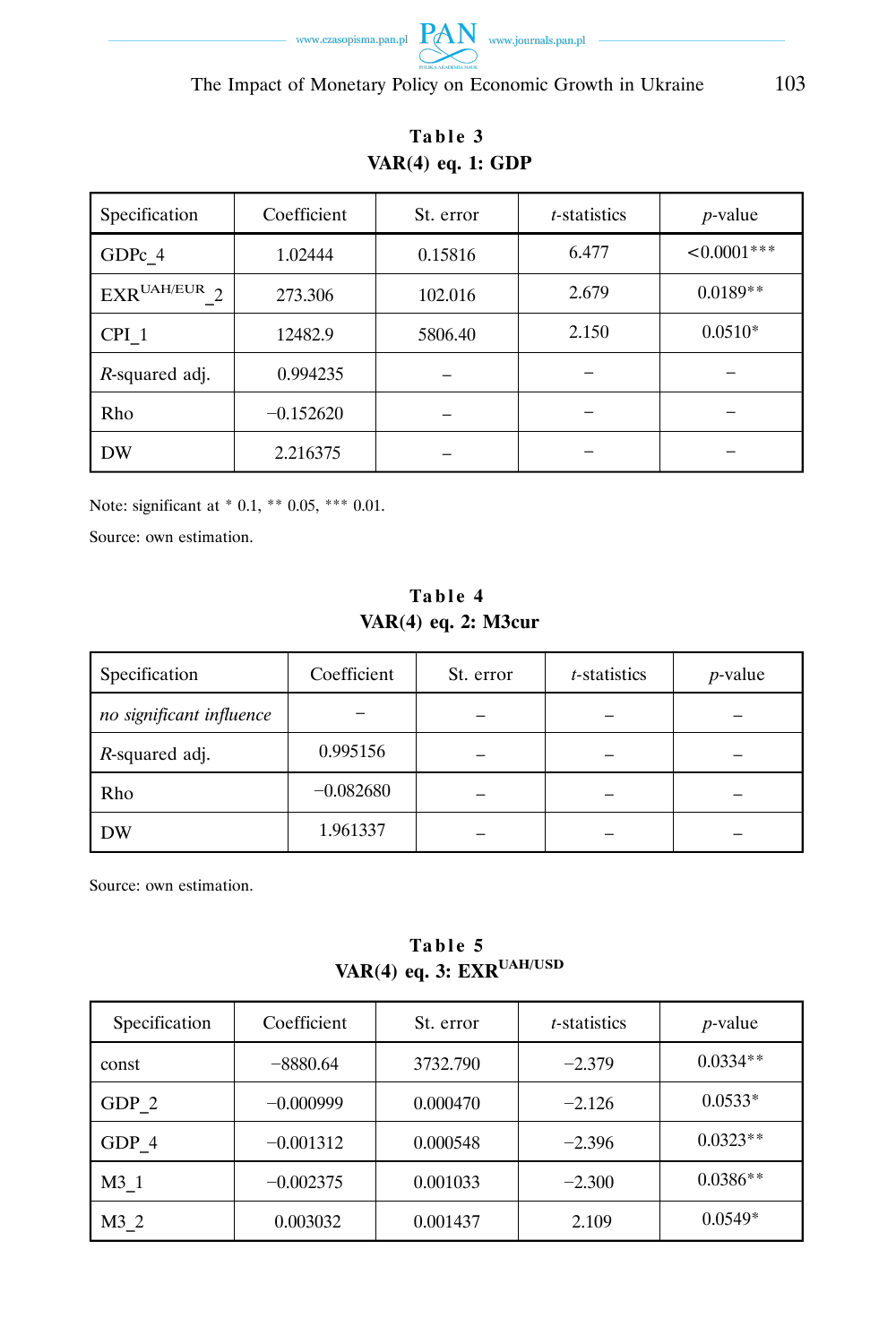

| Specification    | Coefficient | St. error | <i>t</i> -statistics | <i>p</i> -value |
|------------------|-------------|-----------|----------------------|-----------------|
| $EXR^{UAH/USD}$  | $-1.47809$  | 0.611319  | $-2.418$             | $0.0310**$      |
| IR $2$           | 81.7451     | 29.86260  | 2.737                | $0.0169**$      |
| CPI <sub>1</sub> | 46.3633     | 20.10500  | 2.306                | $0.0382**$      |
| ED <sub>4</sub>  | 0.011740    | 0.004151  | 2.828                | $0.0142**$      |

*R*-squared adj. 0.995180 – – – – – – – –

rho −0.280358 – – – – – – DW 2.544562 – – – – – – –

### **Table 5 cont.**

Note: significant at  $*$  0.1,  $**$  0.05.

Source: own estimation.

| Specification    | Coefficient | St. error | <i>t</i> -statistics | $p$ -value  |
|------------------|-------------|-----------|----------------------|-------------|
| const            | $-16509.0$  | 5135.85   | $-3.214$             | $0.0068***$ |
| IR $1$           | $-88.8372$  | 38.5875   | $-2.302$             | $0.0385**$  |
| IR $2$           | 120.330     | 41.0872   | 2.929                | $0.0117**$  |
| CPI <sub>3</sub> | 61.3697     | 28.4879   | 2.154                | $0.0506*$   |
| R-squared adj.   | 0.991770    |           |                      |             |
| rho              | $-0.122984$ |           |                      |             |
| <b>DW</b>        | 2.235766    |           |                      |             |

# **Table 6 VAR(4) eq. 4: EXRUAH/EUR**

Note: significant at \*\* 0.05, \*\*\* 0.01.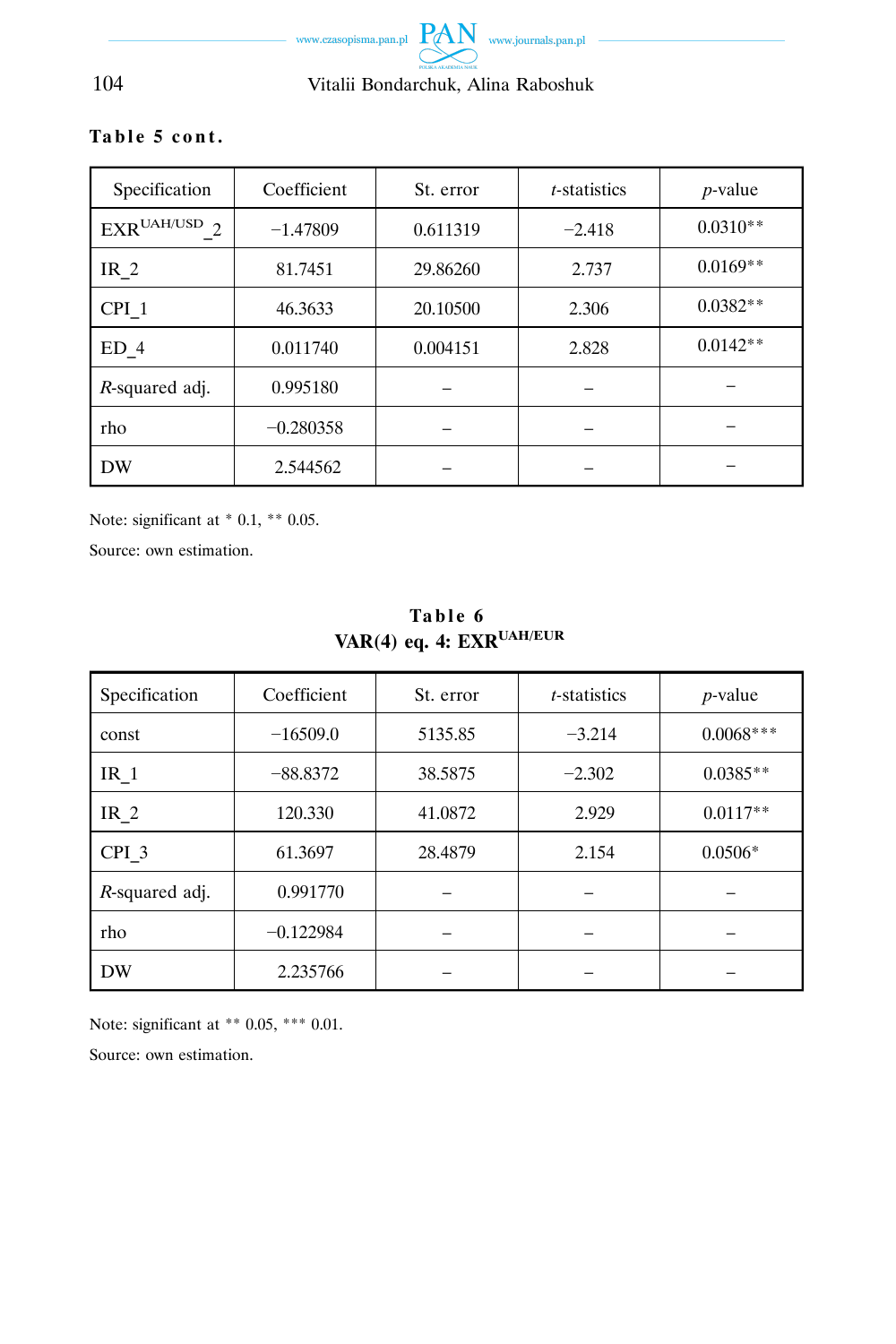

| Specification     | Coefficient    | St. error   | <i>t</i> -statistics | $p$ -value |
|-------------------|----------------|-------------|----------------------|------------|
| GDP 4             | $-2.69994e-05$ | 1.01988e-05 | $-2.647$             | $0.0201**$ |
| $EXR^{UAH/USD}$ 1 | 0.016718       | 0.007868    | 2.125                | $0.0534*$  |
| IR $4$            | $-1.268270$    | 0.434142    | $-2.921$             | $0.0119**$ |
| CPI <sub>1</sub>  | 0.795464       | 0.374398    | 2.125                | $0.0534*$  |
| CPI <sub>2</sub>  | 0.999174       | 0.396583    | 2.519                | $0.0256**$ |
| PPI <sub>4</sub>  | $-0.578563$    | 0.258672    | $-2.237$             | $0.0435**$ |
| $ED_1$            | $-0.000303$    | 0.000116    | $-2.611$             | $0.0215**$ |
| $ED_4$            | 0.000208       | 7.73019e-05 | 2.686                | $0.0187**$ |
| R-squared adj.    | 0.958472       |             | —                    |            |
| rho               | $-0.418776$    |             |                      |            |
| <b>DW</b>         | 2.737369       |             |                      |            |

# **Table 7 VAR(4) eq. 5: IR**

Note: significant at  $*$  0.1,  $**$  0.05.

Source: own estimation.

### **Table 8 VAR(4) eq. 6: CPI**

| Specification          | Coefficient    | St. error   | <i>t</i> -statistics | $p$ -value |
|------------------------|----------------|-------------|----------------------|------------|
| GDP 4                  | $-2.00953e-05$ | 9.37256e-06 | $-2.144$             | $0.0515*$  |
| CPI <sub>3</sub>       | 0.780868       | 0.354341    | 2.204                | $0.0462**$ |
| <i>R</i> -squared adj. | 0.605932       |             |                      |            |
| rho                    | $-0.333027$    |             |                      |            |
| DW                     | 2.472086       |             |                      |            |

Note: significant at: \* 0.1, \*\* 0.05.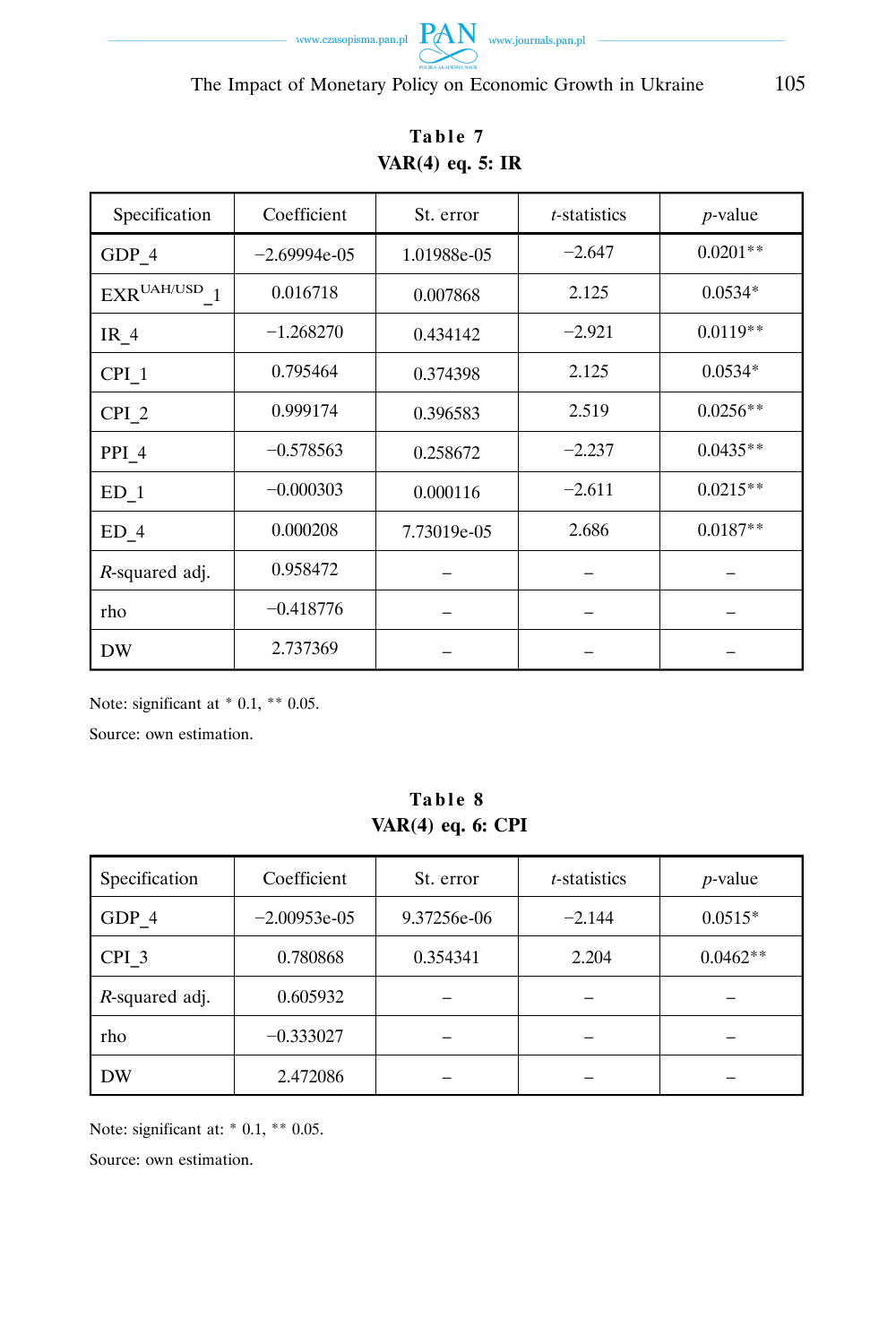

| Specification    | Coefficient    | St. error   | <i>t</i> -statistics | $p$ -value  |
|------------------|----------------|-------------|----------------------|-------------|
| const            | 152.883        | 96.8809     | 1.578                | 0.1386      |
| GDP 2            | $-4.76858e-05$ | 1.21939e-05 | $-3.911$             | $0.0018***$ |
| $GDP_3$          | 3.26418e-05    | 1.46964e-05 | 2.221                | $0.0447**$  |
| GDP 4            | $-6.59150e-05$ | 1.42142e-05 | $-4.637$             | $0.0005***$ |
| $CPI_1$          | 1.11573        | 0.521806    | 2.138                | $0.0521*$   |
| PPI <sub>2</sub> | $-0.498408$    | 0.230917    | $-2.158$             | $0.0502*$   |
| PPI <sub>4</sub> | $-0.910178$    | 0.360516    | $-2.525$             | $0.0254**$  |
| $ED_1$           | $-0.000377$    | 0.000161    | $-2.337$             | $0.0361**$  |
| R-squared adj.   | 0.516329       |             |                      |             |
| rho              | $-0.340568$    |             |                      |             |
| <b>DW</b>        | 2.657281       |             |                      |             |

# **Table 9 VAR(4) eq. 7: PPI**

Note: significant at: \* 0.1, \*\* 0.05, \*\*\* 0.01.

Source: own estimation.

### **Table 10 VAR(4) eq. 8: L**

| Specification            | Coefficient | St. error | <i>t</i> -statistics | $p$ -value |
|--------------------------|-------------|-----------|----------------------|------------|
| no significant influence |             |           |                      |            |
| <i>R</i> -squared adj.   | 0.983694    |           |                      |            |
| rho                      | $-0.337221$ |           |                      |            |
| DW                       | 2.629451    |           |                      |            |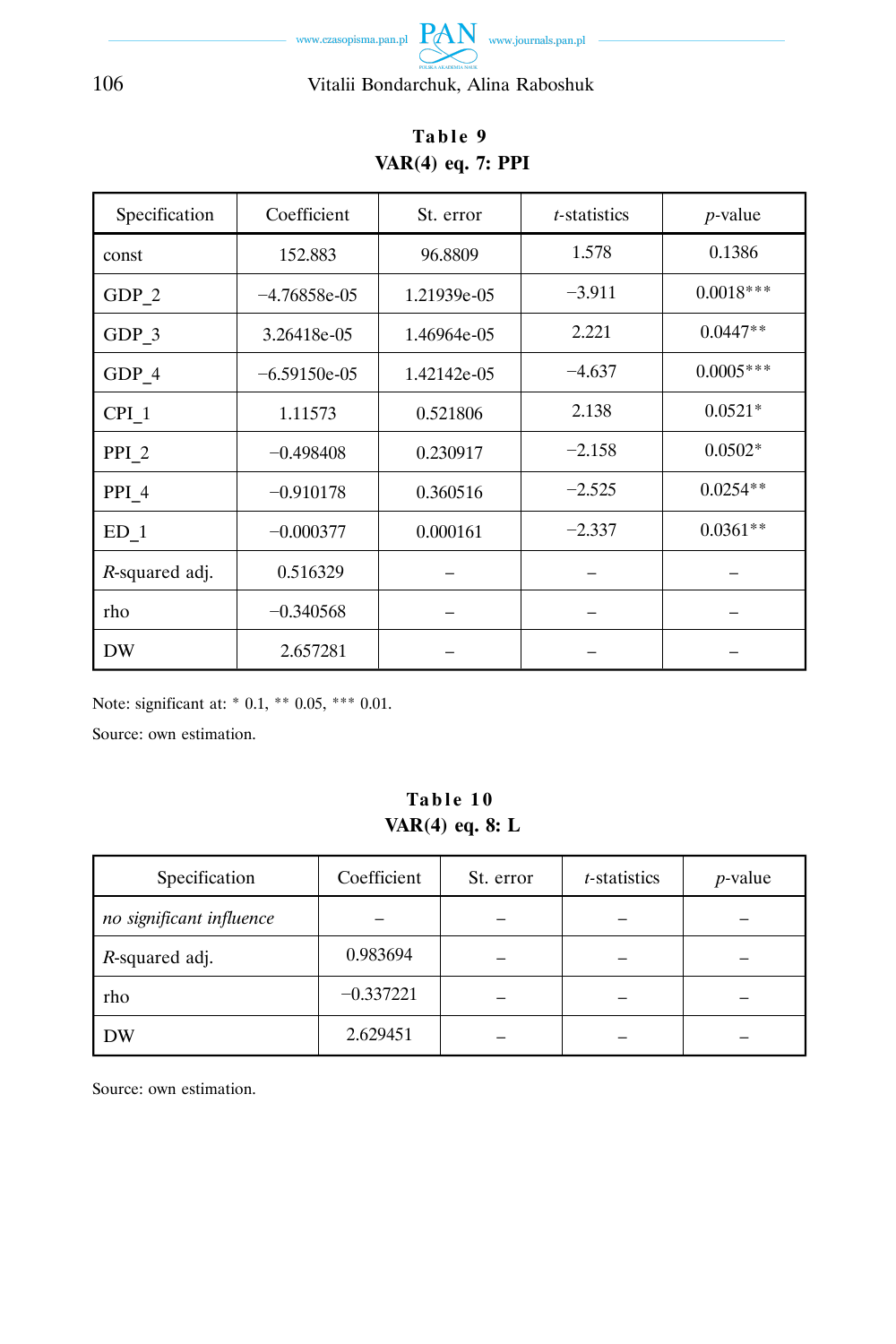

**VAR(4) eq. 9: ED**  Specification Coefficient St. error *t*-statistics *p*-value CPI\_2 5765.280 2670.02 2.159 0.0501\*

**Table 11** 

rho −0.346359 – – – – – –

DW 2.567178 – – – – –

Note: significant at: \* 0.1.

*R*-squared adj. 0.972583

Source: own estimation.

It is hard to figure out the causality directions using only coefficients from the tables above. Impulse response functions may be a much more useful tool to see the influence of independent variables on dependent one.

#### Responses GDP to shocks

When analyzing GDP responses to shocks in independent variables we will try to figure out whether or not GDP undergoes any changes after changes in M3,  $EXR^{UAH/USD}$ ,  $EXR^{UAH/EUR}$ , IR, CPI, PPI, L, and ED.

We can see that there is a long-run relationship between independent variables and GDP. All impulse functions cause long-term disturbances in GDP, starting from the very first period, i.e. immediate response GDP to the shock. GDP positively reacts to the shock in the amount of money (M3). This reaction is predictable, because increase in money supply stimulates economic activity and economic growth.

Changes in the exchange rate UAH/USD have negative impact on GDP in the long-run, but in the first period the effect is positive. This is because depreciation of Ukrainian currency in the short-run improves the current account, but in the long-run it worsens terms of trade. So, it leads to an increased inflation due to more expensive imported goods and services. Ukraine is a small open economy that highly depends on foreign market prices, so an increase in prices of imported goods may cause a rise of domestic prices.

A shock in the interest rate causes a decrease in the rate of economic growth. This may be explained by the policy of inflation targeting. The Central Bank of Ukraine uses interest rate to control inflation. According to this policy, an increase in interest rates will decrease inflation rate, but it will also hamper economic activity, by decreasing the liquidity in the market. Shortage of money may cause a fall in the aggregate economic activity.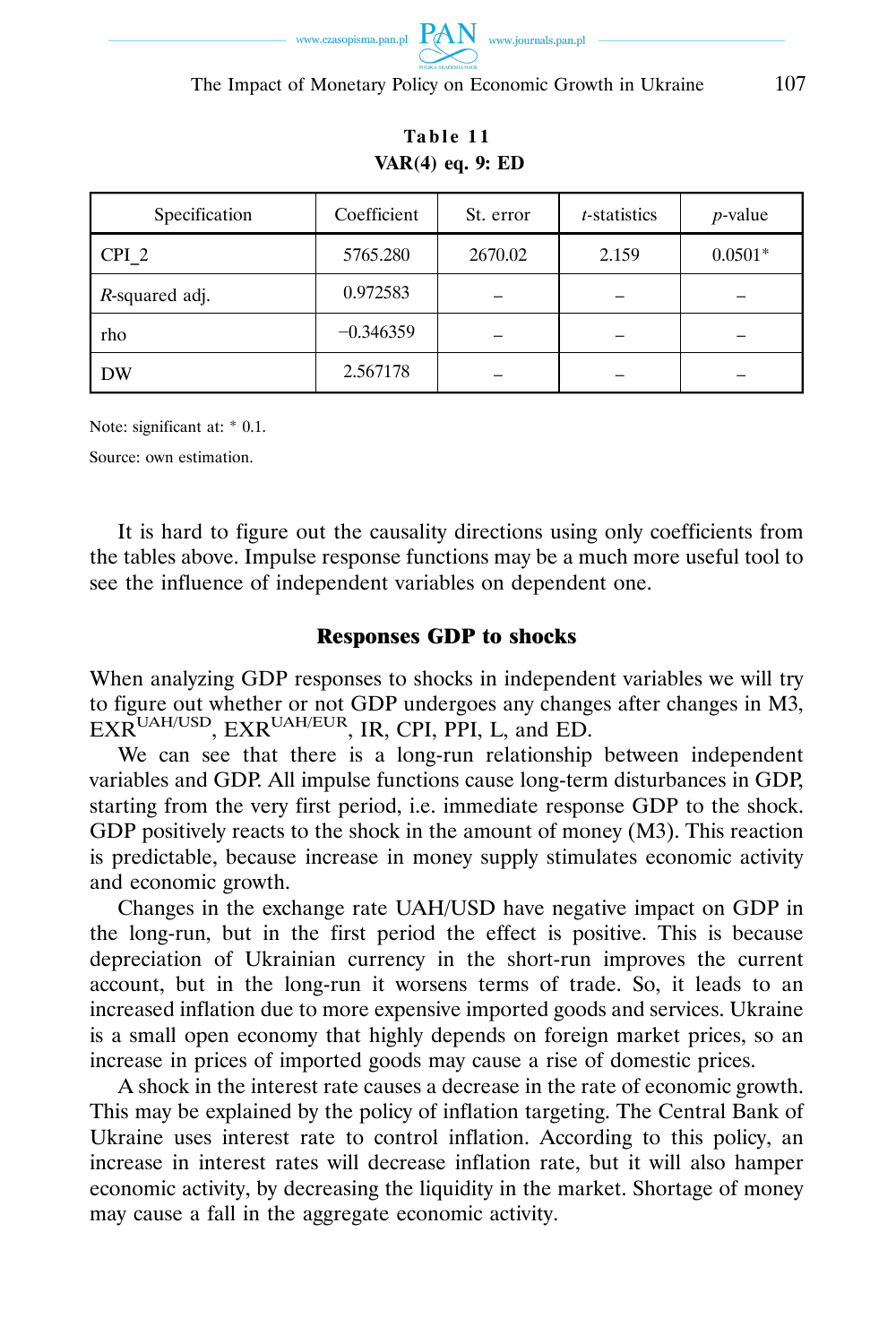

**Figure 2 Responses GDP to shocks** 

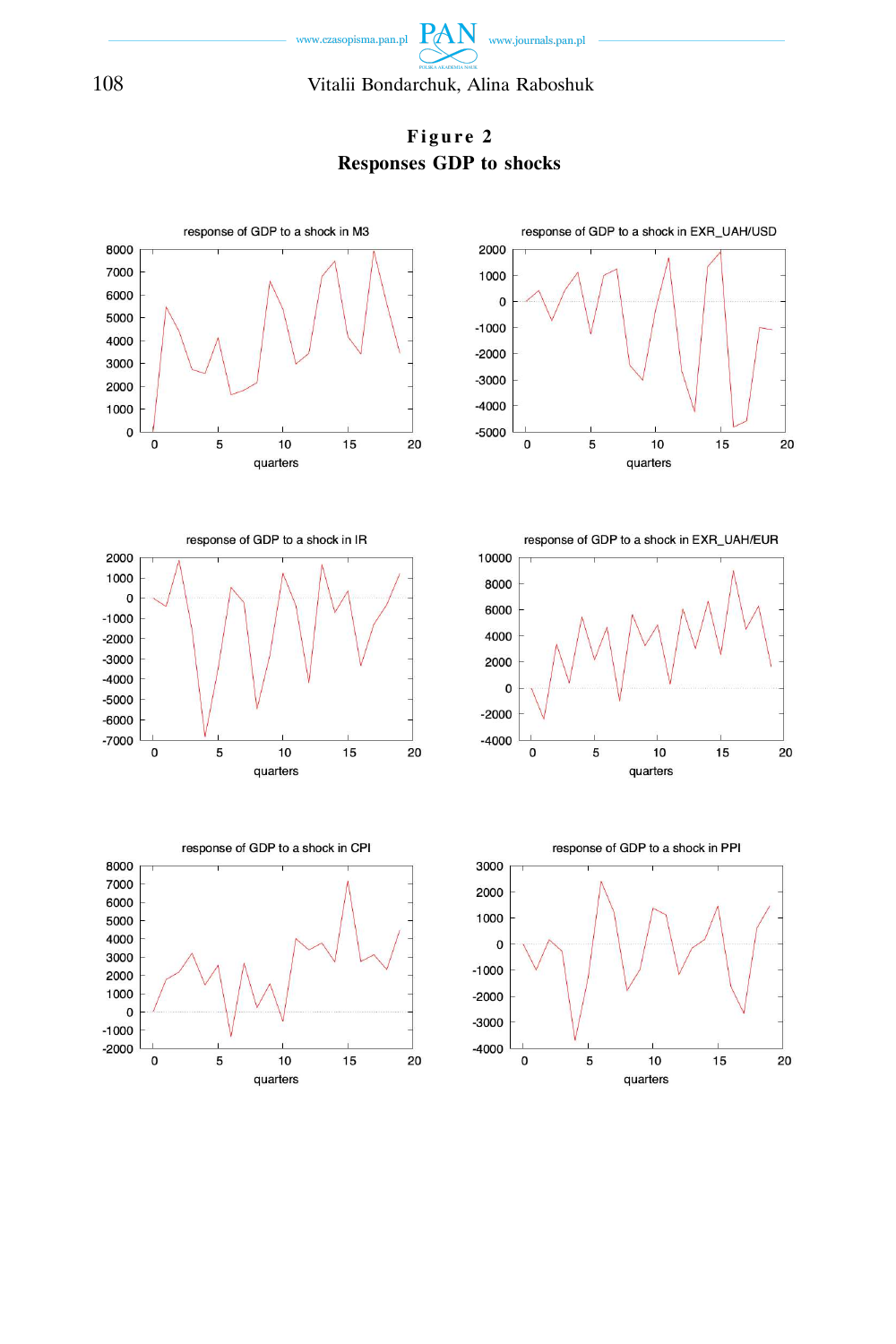

### **Figure 2 cont.**



Source: own elaboration.

CPI and PPI shocks have a strong impact on GDP because, on the one hand, inflation rate determines the value of GDP in terms of the amount of money needed to produce and sell the output. On the other hand, inflation influences producers' decisions about the production volume as well as consumers' decisions as to buy goods and services.

### **Figure 3 Variance decomposition**



Source: own elaboration.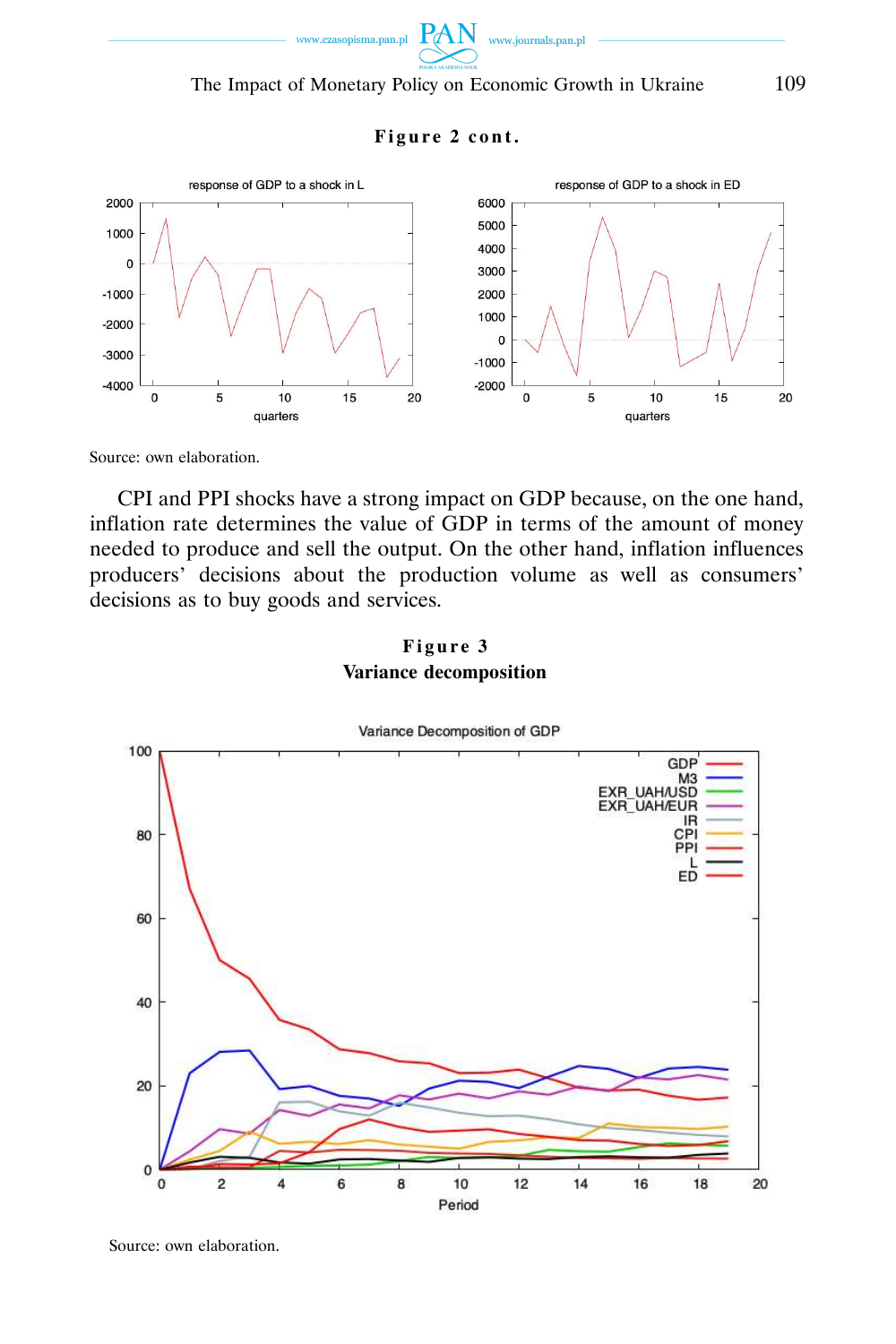|                     | Ę<br>Ē<br>I |
|---------------------|-------------|
| abl<br>$\mathbf{F}$ | Ē           |
|                     | ်<br>Ξ<br>Ē |

| 日                                           | 0.0000                   | 0.2434              | 1.3680       | 1.2282       | 1.5169  | 4.2015  | 9.6894  | 12.0188    | 10.2323 | 9.0411   | 9.3404      | 9.6578         | 8.5410              | 7.8488         | 7.0680          |
|---------------------------------------------|--------------------------|---------------------|--------------|--------------|---------|---------|---------|------------|---------|----------|-------------|----------------|---------------------|----------------|-----------------|
| ᆜ                                           | 0.0000                   | 1.7132              | 3.0916       | 2.8297       | 1.7298  | 1.4516  | 2.4530  | 2.5603     | 2.1842  | 1.8787   | 2.8233      | 2.9685         | 2.6511              | 2.5420         | 3.0306          |
| PPI                                         | 0.0000                   | 0.7589              | 0.5777       | 0.5468       | 4.4926  | 4.1080  | 4.7492  | 4,6863     | 4.5245  | 4.0197   | 3.8740      | 3.7803         | 3.4286              | 3.1239         | 2.8054          |
| E                                           | 0.0000                   | 2.4081              | 4.4945       | 9.1184       | 6.1896  | 6.6898  | 6.1172  | 7.0692     | 6.0265  | 5.5145   | 5.0145      | 6.6487         | 6.9917              | 7.7369         | 7.5853          |
| $\mathbb{R}$                                | 0.0000                   | 0.1324              | 2.1044       | 3.0986       | 16.0918 | 16.2524 | 13.9525 | 12.9264    | 16.0265 | 14.8744  | 13.6239     | 12.7750        | 12.9466             | 12.0555        | 10.8590         |
| $\mathbf{EXR}^{\text{UAH}}$<br>EUR          | 0.0000                   | 4.4137              | 9.6996       | 8.6035       | 14.2613 | 12.8494 | 15.5968 | 14.6427    | 17.7909 | 16.7857  | 18.1927     | 17.0457        | 18.7116             | 17.9161        | 19.8855         |
| $\mathbf{EXR}^{\text{UAH}}$<br><b>CISLI</b> | 0.0000                   | 0.1365              | 0.4092       | 0.4513       | 0.6529  | 0.9216  | 1.0010  | 1.2331     | 2.0471  | 3.0679   | 2.7821      | 2.9478         | 3.3016              | 4.7313         | 4.3978          |
| M <sub>3</sub>                              | 0.0000                   | 23.0620             | 28.1515      | 28.4967      | 19.2639 | 20.0007 | 17.6611 | 17.0091    | 15.2624 | 19.3951  | 21.2701     | 20.9978        | 19.4981             | 22.2239        | 24.7765         |
| È<br>T                                      | .0000<br>$100$ .         | 1319<br><b>67.1</b> | 1037<br>50.1 | 6269<br>45.6 | 35.8013 | 33.5251 | 28.7796 | 27.8542    | 25.9055 | 25.4228  | 0789<br>23( | 1783<br>23.1   | <b>L676</b><br>23.9 | 21.8217        | 19.5920         |
| St. error                                   | 9146.14                  | 11403.1             | 13252.0      | 14129.7      | 18148.3 | 20043.6 | 21678.5 | 22530.7    | 24419.7 | 26359.5  | 27740.8     | 28666.6        | 30754.3             | 32231.4        | 34028.7         |
| Period                                      | $\overline{\phantom{0}}$ | $\mathcal{L}$       | 3            | 4            | 5       | $\circ$ | 1       | $^{\circ}$ | G       | $\Omega$ | $\Xi$       | $\overline{c}$ | 13                  | $\overline{1}$ | $\overline{15}$ |



r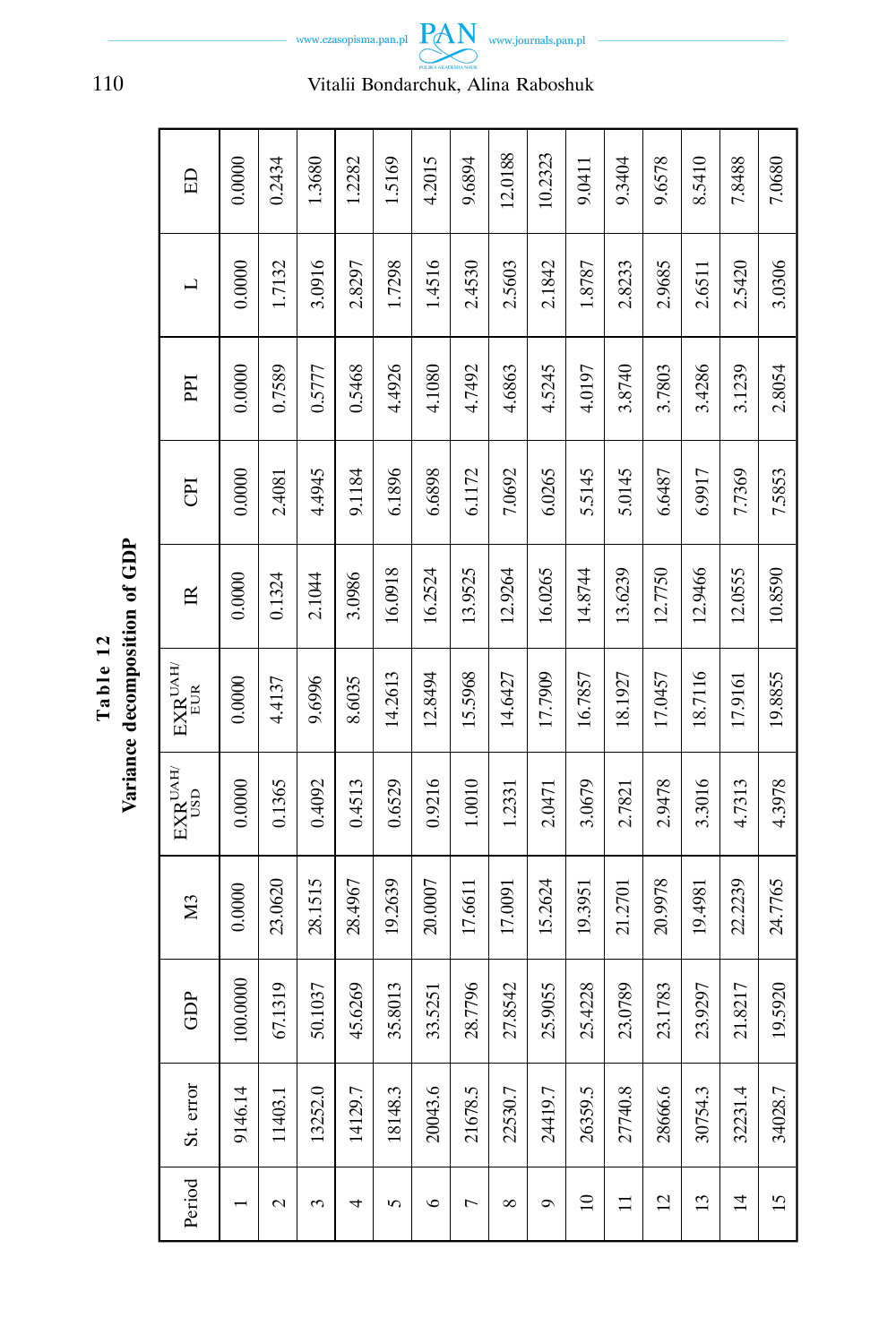Table 12 cont. Table 12 cont.

| 6.9580  | 6.1575  | 5.6739        | 5.8869        | 6.8079         |
|---------|---------|---------------|---------------|----------------|
| 3.2028  | 2.9862  | 2.8828        | 3.5415        | 3.8905         |
| 2.7412  | 2.5875  | 2.8288        | 2.6765        | 2.6527         |
| 1.0499  | 10.2146 | 10.0110       | 9.7156        | 10.3185        |
| 9.9652  | 9.5090  | 8.8463        | 8.3065        | 7.9357         |
| 18.7385 | 22.0779 | 21.5822       | 22.6124       | 21.5281        |
| 4.3190  | 5.3946  | 6.2977        | 5.9691        | 5.7094         |
| 24.0940 | 21.9305 | 24.1731       | 24.5684       | 23.9018        |
| 18.9315 | 19.1421 | 17.7041       | 16.7231       | 17.2555        |
| 35539.5 | 37960.2 | 39596.1       | 40877.3       | 42042.1        |
|         |         | $\frac{8}{1}$ | $\frac{1}{2}$ | $\overline{c}$ |

Source: own calculation. Source: own calculation.

www.czasopisma.pan.pl  $PAN$  www.journals.pan.pl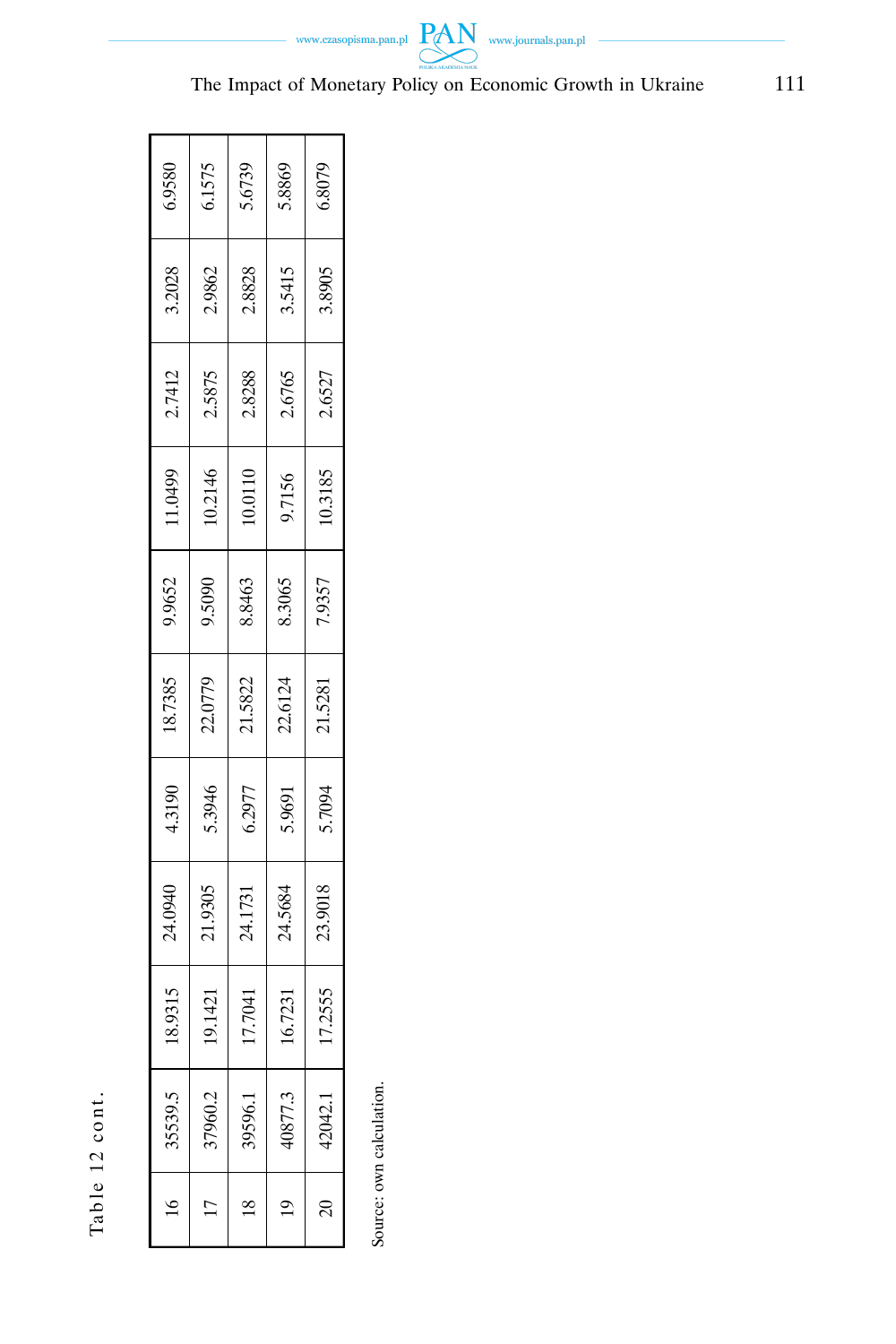

An interesting insight is about the impact of loans to business (L). According to GDP response, loans had negative influence on economic growth, though credit is supposed to improve economic activity.

#### Variance decomposition

For a more thorough understanding of the relationship between metrics in the VAR model, it is useful to consider the properties of forecast errors and the decomposition of their variances (Figure 3, Table 12).

Decomposition of variance allows us to estimate the proportions of variance caused by the shocks of different variables, and thus it allows us to determine how much of the change in one indicator is explained by the change in another. Figure 3 presents a graphical presentation of the decomposition of the variance of the VAR model variables over 20 periods and Table 13 shows their quantitative measurement.

The variance decomposition calculations show that GDP changes are largely explained by their dynamics in the first periods, but in the long-run other factors have significant influence. In the long-run, GDP depends on the amount of money (ca  $23\%$ ), UAH/EUR exchange rate (ca  $17\%$ ), and interest rate (ca 12%). It is curious that GDP is weakly dependent on UAH/USD exchange rate (max  $5\%$ ), CPI and PPI (both giving 8–14%), loans to business (ca  $2\%$ ), and external debt (approximately 7%).

# Conclusion

The purpose of the study was to determine the impact of monetary factors (money supply, UAH/USD exchange rate, UAH/EUR exchange rate, interest rate, consumer price index, producer price index, loans issued to the economy, external debt) on economic growth in Ukraine. The results obtained should be considered with some caveats in mind. During the analyzed period, the central bank's policy was not consistent. Until 2014, there was no inflation targeting in Ukraine, so the actions of the central bank were aimed not at achieving a certain inflation rate but at combating the effects of inflation. For this reason, the relationship between inflation and GDP can only be established by statistical methods, since there is no economic basis for their correlation. From 2014 to 2019, the central bank targets inflation and this influences business activity and the economy through inflation expectations. As a result of variance decomposition of GDP, we see that in the long run, the impact of inflation on GDP increases by increasing the impact of CPI.

The effect of the UAH/USD exchange rate on economic growth is quite insignificant, although the vast majority of Ukrainian exports and imports are made in US dollars. Such a low degree of influence may be explained by the fact that up to 2014, the UAH/USD exchange rate was actually fixed, not floating. Thanks to central bank reserves, exchange rate stability of the hryvnia was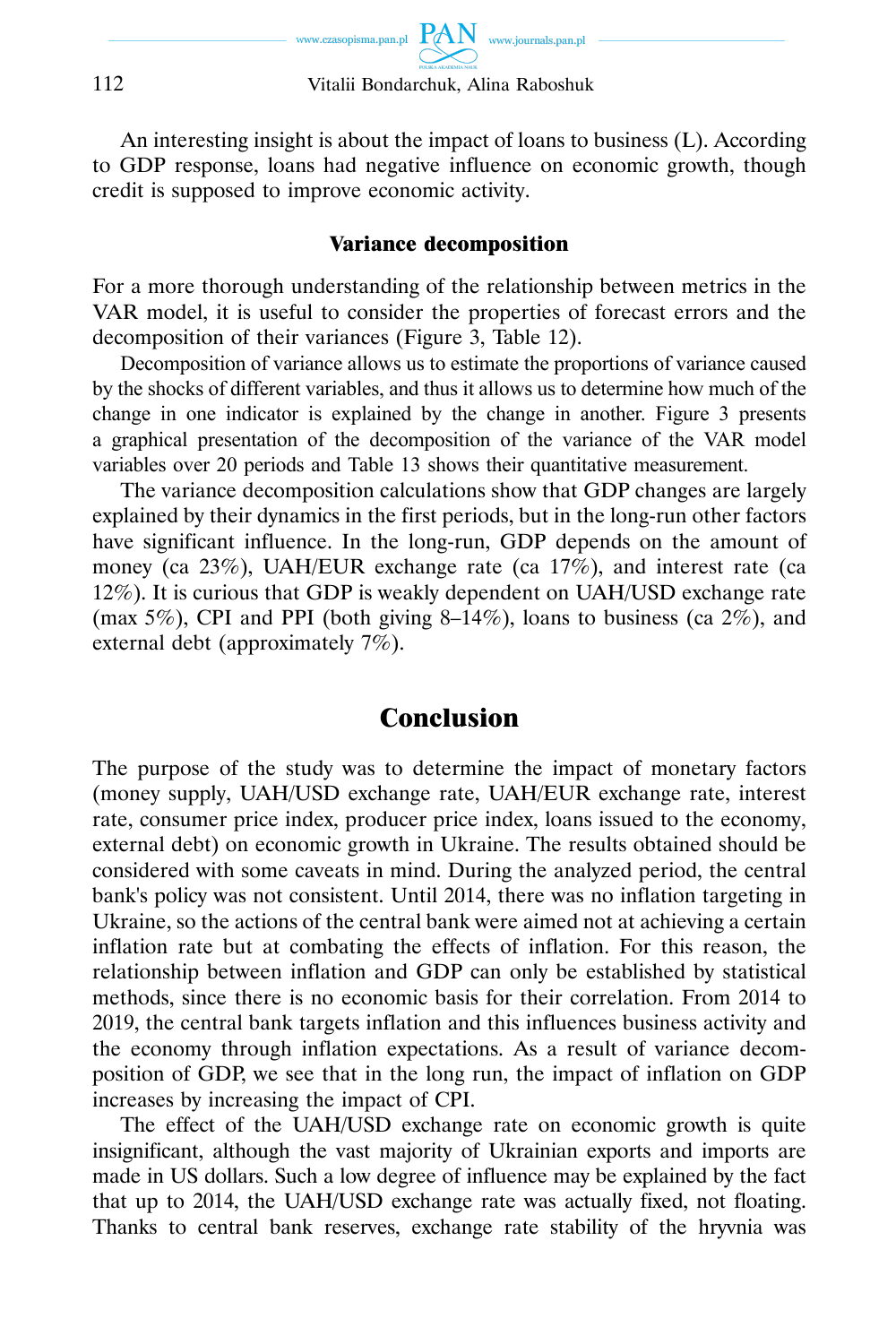maintained, while a constant current account deficit was experienced. In this case, GDP growth rates did not reflect the actual national currency depreciation. Only after 2014, when the central bank's policy has changed, the exchange rate is determined on the basis of market conditions. According to our calculations, the impact of the exchange rate on GDP will increase in the long run.

The key interest rate of the central bank, which has been used as an inflation targeting tool since 2014, has also had insignificant impact on economic growth. According to Taylor's rule, an increase in the interest rate has a negative effect on economic growth. However, in Ukraine this mechanism of influence was rather weak. The reason for this was the inefficiency of the central bank interest rate as a tool to influence inflation expectations in the period up to 2015.

What is interesting, loans to businesses have had an insignificant effect on economic growth. This can be explained by the fact that before 2015 the majority of loans granted by the banking system were issued to related parties and very often these loans were not repaid. This has led to a crisis in the banking system and the liquidation of about 100 banks. In this case, the loan was not a form of financing the economy, but a way of withdrawing capital abroad by bank owners.

According to the research results, the central bank can be encouraged to strengthen its credit channel for its impact on the economy, as it is essential in promoting economic growth. Inflation targeting policies should also be pursued, as price stability and exchange rate stability are prerequisites for improving economic agents' expectations. A stable macroeconomic environment (including consistent and independent monetary policy) is a prerequisite for economic growth in Ukraine.

Received: 21 November 2018 (revised version: 13 December 2019)

# **Bibliography**

- Agbonlahor O. (2014), *The impact of monetary policy on the economy of the United Kingdom: a vector error correction model (VECM)*, "European Scientific Journal", no. 10(16), pp. 19–42.
- Ahmad D., Afzal M., Ghani U. (2016), *Impact of Monetary Policy on Economic Growth: Empirical Evidence of Pakistan,* "International Journal of Applied Economic Studies", no. 4(6), pp. 01–09.
- Alavinasab S.M. (2016), *Monetary policy and economic growth: a case study of Iran*, "International Journal of Economics, Commerce and Management", no. 3, pp. 234–244.
- Amarasekara C. (2009), *The Impact of Monetary Policy on Economic Growth and Inflation in Sri Lanka,* "Staff Studies", no. 38(1).
- Fasanya I.O., Onakoya A.B., Agboluaje M.A. (2013), *Does monetary policy influence economic growth in Nigeria?* "Asian Economic and Financial Review" no. 3(5), pp. 635–646.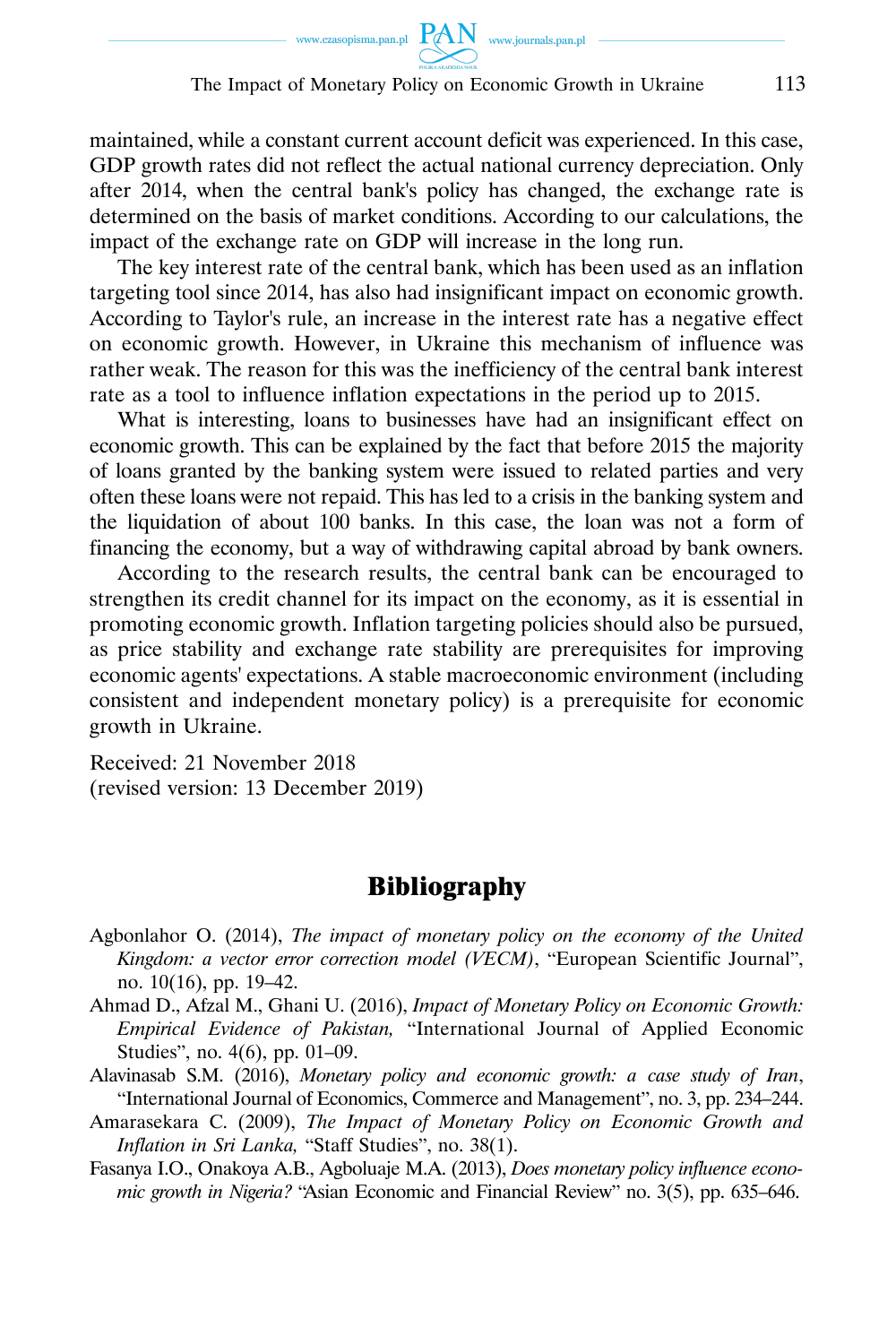

- Kamaan C.K. (2014), *The Effect of Monetary Policy on Economic Growth in Kenya,*  "International Journal of Business and Commerce", no. 3(8), pp. 11–24.
- Khalid A.M. (2005), *Economic Growth, Inflation, and Monetary Policy in Pakistan: Preliminary Empirical Estimates*, "The Pakistan Development Review", no. 44(4), pp. 961–974.
- Noman S., Khudri M. (2015), *The Effects of Monetary and Fiscal Policies on Economic Growth in Bangladesh*, "ELK Asia Pacific Journal of Finance and Risk Management", no. 6(3), pp. 21–34.
- Nouri M., Samimi A.J. (2011), *The Impact of Monetary Policy on Economic Growth in Iran*, "Middle-East Journal of Scientific Research", no. 9(6), pp. 740–743.
- Precious C., Palesa M. (2014), *Impact of Monetary Policy on Economic Growth: A Case Study of South Africa*, "Mediterranean Journal of Social Sciences", no. 5(15), pp. 76–83.

#### Data sources

National Bank of Ukraine, https://www.bank.gov.ua/control/uk/index UNCTAD, http://unctadstat.unctad.org/wds/ReportFolders/reportFolders.aspx?

sCS\_ChosenLang=en

### **THE IMPACT OF MONETARY POLICY ON ECONOMIC GROWTH IN UKRAINE**

#### **Abstract**

This study examines the impact of monetary policy on economic growth in Ukraine between 2006 and 2019. After the stationarity and co-integration tests, a vectorautoregressive model (VAM) was used to estimate the impact of monetary factors on economic growth in Ukraine. The research results show that GDP changes are largely explained by its own earlier dynamics, but in the long-run real GDP quite strongly depends on the money supply, exchange rate against euro, and basic interest rate. At the same time GDP is weakly dependent on the exchange rate against US dollar, CPI and PPI, the volume of loans to business and external debt. The authors explain their findings and compare them with several other empirical studies on the subject concerning some other countries.

**Key words:** monetary policy, economic growth, Ukraine **JEL:** E52, O42

# **WPŁYW POLITYKI PIENIĘŻNEJ NA WZROST GOSPODARCZY UKRAINY**

#### **Streszczenie**

Artykuł analizuje wpływ polityki pieniężnej na wzrost gospodarczy Ukrainy w latach 2006–2019. Po wykonaniu testów stacjonarności i kointegracji zastosowano model autoregresyjny (VAM) do oszacowania wpływu czynników pieniężnych na wzrost gospodarczy Ukrainy. Wyniki badania pokazują, że zmiany PKB są w dużym stopniu objaśnione jego własną wcześniejszą dynamiką, ale długookresowa dynamika realnego